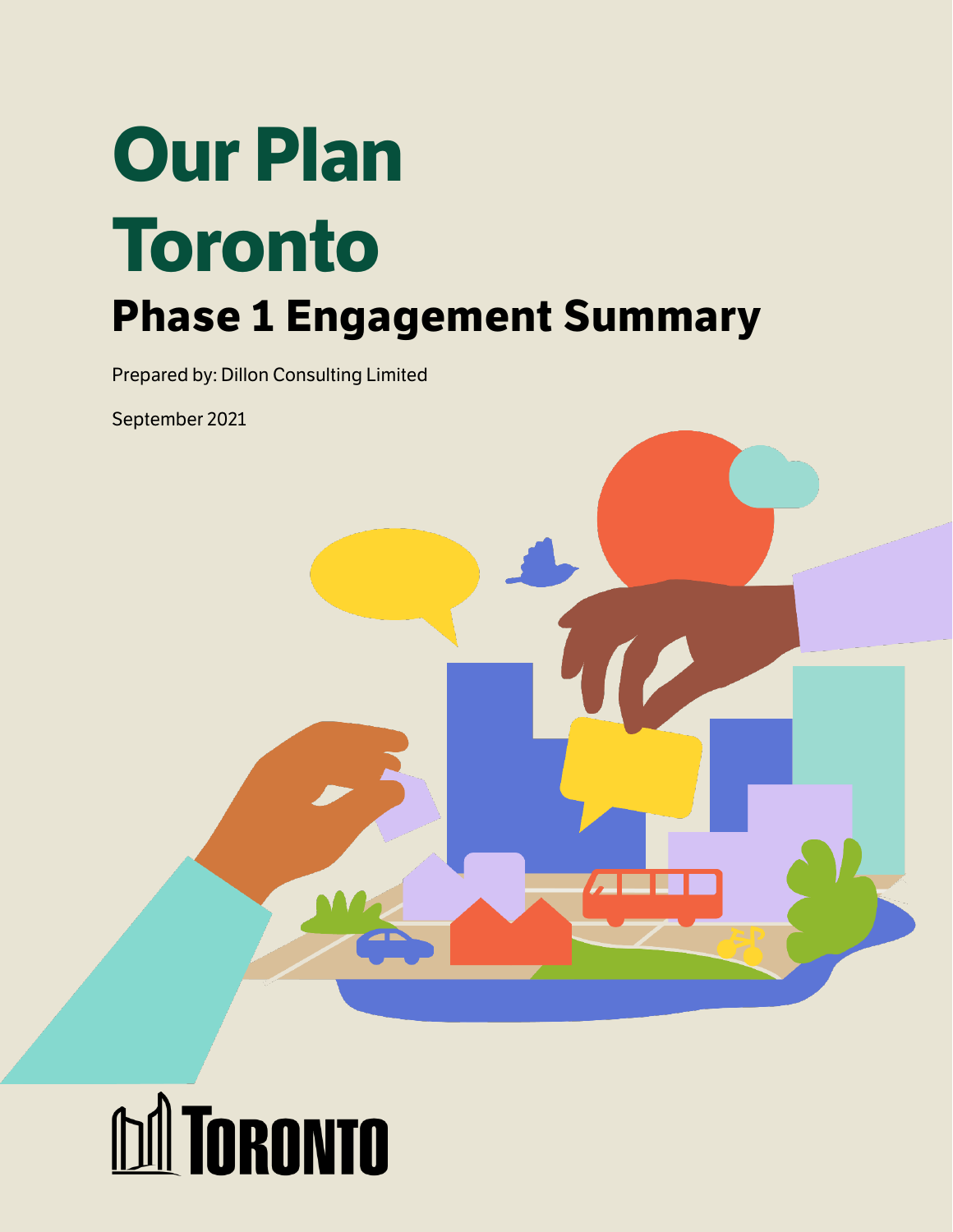<span id="page-1-0"></span>

|              | <b>Contents</b>                                                                                                            |    |  |  |  |
|--------------|----------------------------------------------------------------------------------------------------------------------------|----|--|--|--|
|              | <b>Contents</b>                                                                                                            | i  |  |  |  |
|              | <b>Executive Summary</b><br>1<br>Key Themes of What We Heard During Phase 1<br>3<br><b>Summary of Recommendations</b><br>4 |    |  |  |  |
|              |                                                                                                                            |    |  |  |  |
|              |                                                                                                                            |    |  |  |  |
|              | <b>Report Organization</b>                                                                                                 | 5  |  |  |  |
| 1            | <b>Introduction</b>                                                                                                        | 6  |  |  |  |
| 1.1          | <b>Background</b>                                                                                                          | 6  |  |  |  |
| 1.2          | <b>Purpose of Engagement</b>                                                                                               | 6  |  |  |  |
| 1.3          | <b>Study Process</b>                                                                                                       | 7  |  |  |  |
| 1.4          | <b>Phase 1 Goals &amp; Objectives</b>                                                                                      | 8  |  |  |  |
| $\mathbf{2}$ | <b>Phase 1 Consultation &amp; Communications Activities</b>                                                                | 10 |  |  |  |
| 2.1          | <b>Communications Materials &amp; Activities</b>                                                                           | 10 |  |  |  |
| 2.2          | <b>Engagement Activities</b>                                                                                               | 11 |  |  |  |
| 2.2.1        | <b>Stakeholder Meetings</b>                                                                                                | 11 |  |  |  |
| 2.2.2        | <b>Community Leaders Circle Meetings</b>                                                                                   | 11 |  |  |  |
| 2.2.3        | Indigenous Rights Holders Meetings and City Advisory Groups                                                                | 12 |  |  |  |
| 2.2.4        | <b>Indigenous Businesses and Organizations</b>                                                                             | 12 |  |  |  |
| 2.2.5        | <b>Youth and Young Adults</b>                                                                                              | 12 |  |  |  |
| 2.2.6        | <b>Interdivisional Meetings</b>                                                                                            | 13 |  |  |  |
| 2.2.7        | Social Media, Website & E-updates                                                                                          | 13 |  |  |  |
| 3            | <b>What We Heard</b>                                                                                                       | 14 |  |  |  |
| 3.1          | <b>Highlights of Overall Input Received</b>                                                                                | 14 |  |  |  |
| 3.2          | <b>Input by Key Questions</b>                                                                                              | 15 |  |  |  |
| 3.2.1        | What are the biggest challenges facing Toronto as we grow?                                                                 | 16 |  |  |  |
| 3.2.2        | What do you value most about Toronto that you think should be sustained or<br>replicated as we grow?                       | 18 |  |  |  |
| 3.2.3        | How can we plan to break down inequalities across Toronto?                                                                 | 19 |  |  |  |
| 4            | <b>Next Steps</b>                                                                                                          | 21 |  |  |  |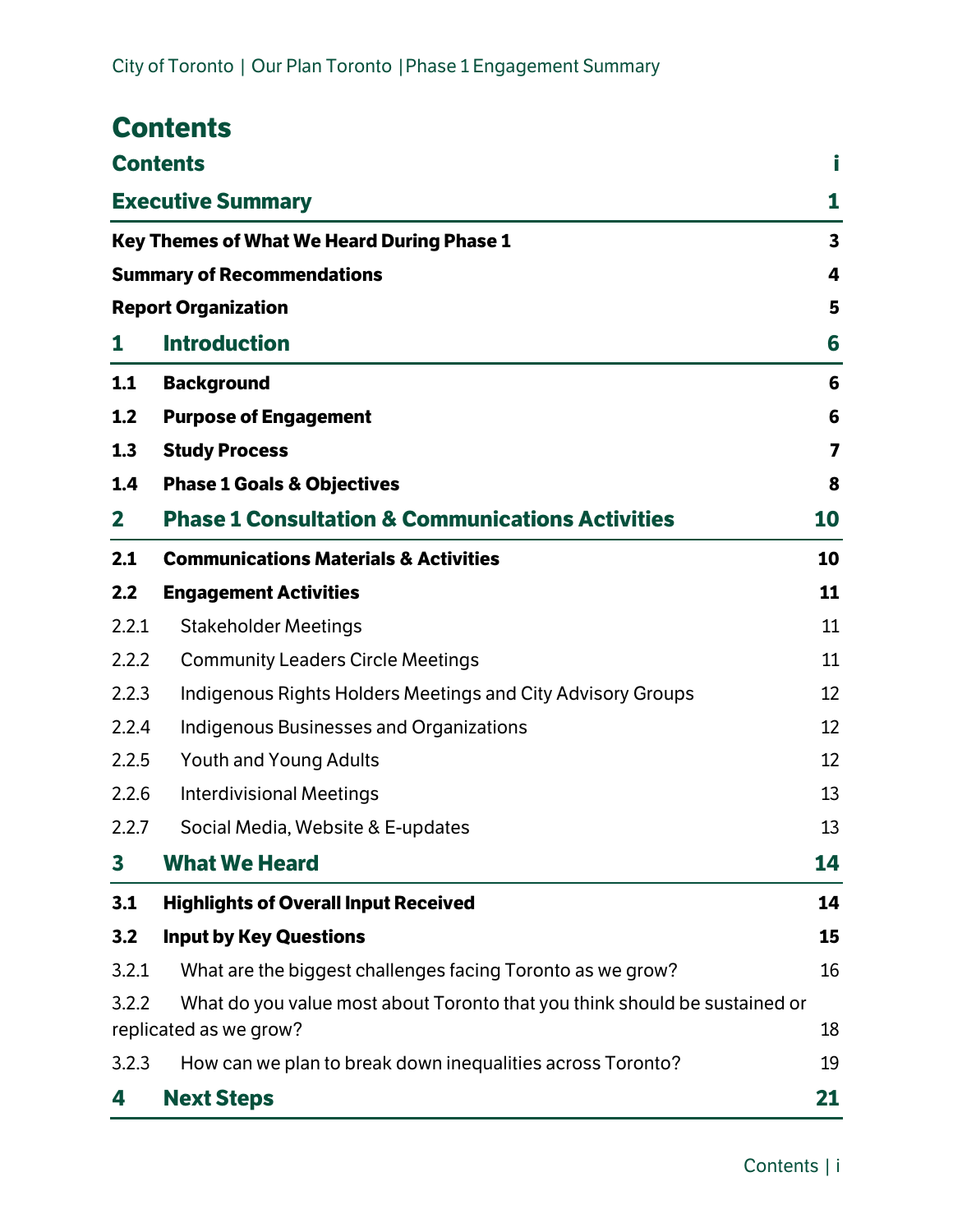# **Figures**

# **Tables**

|--|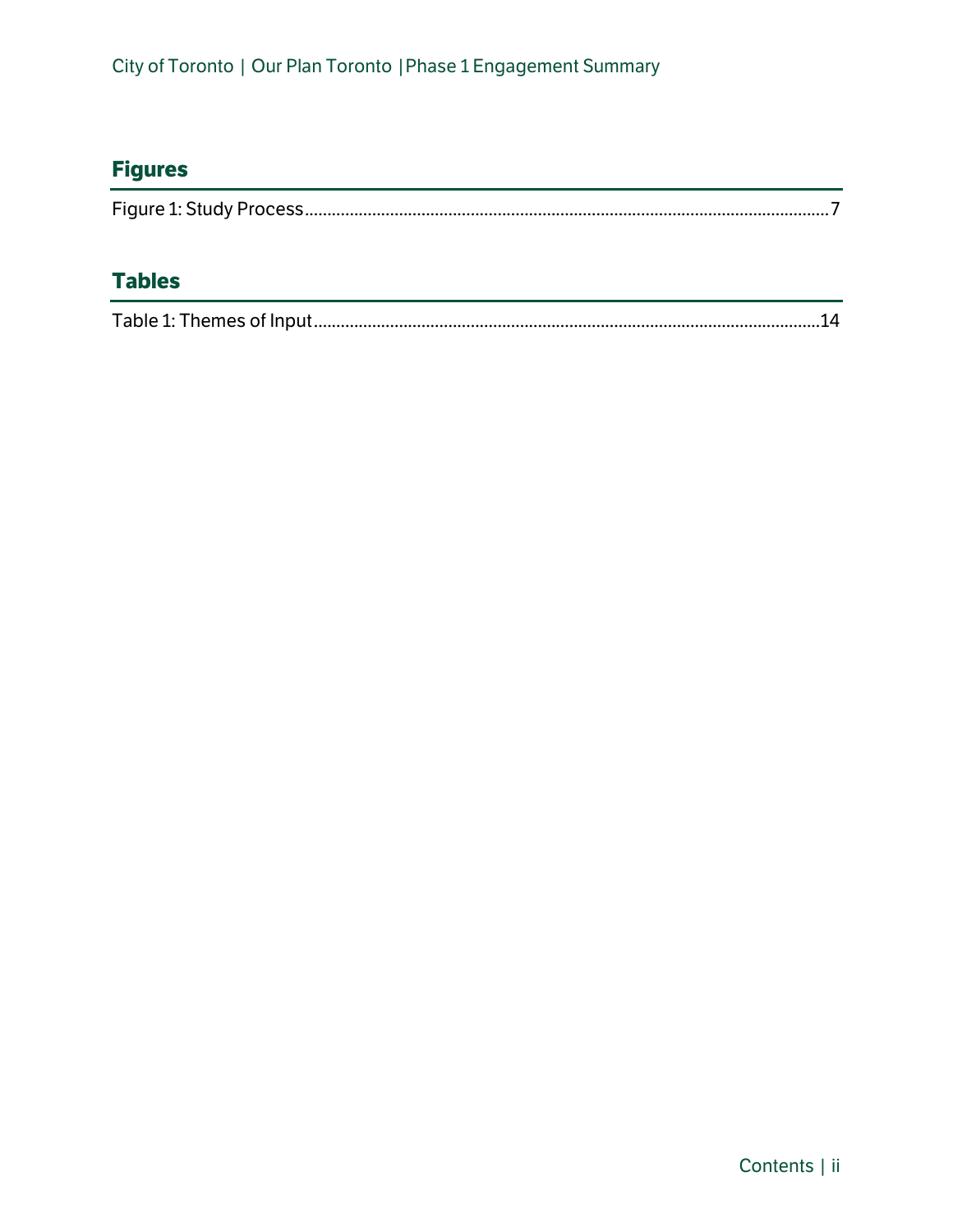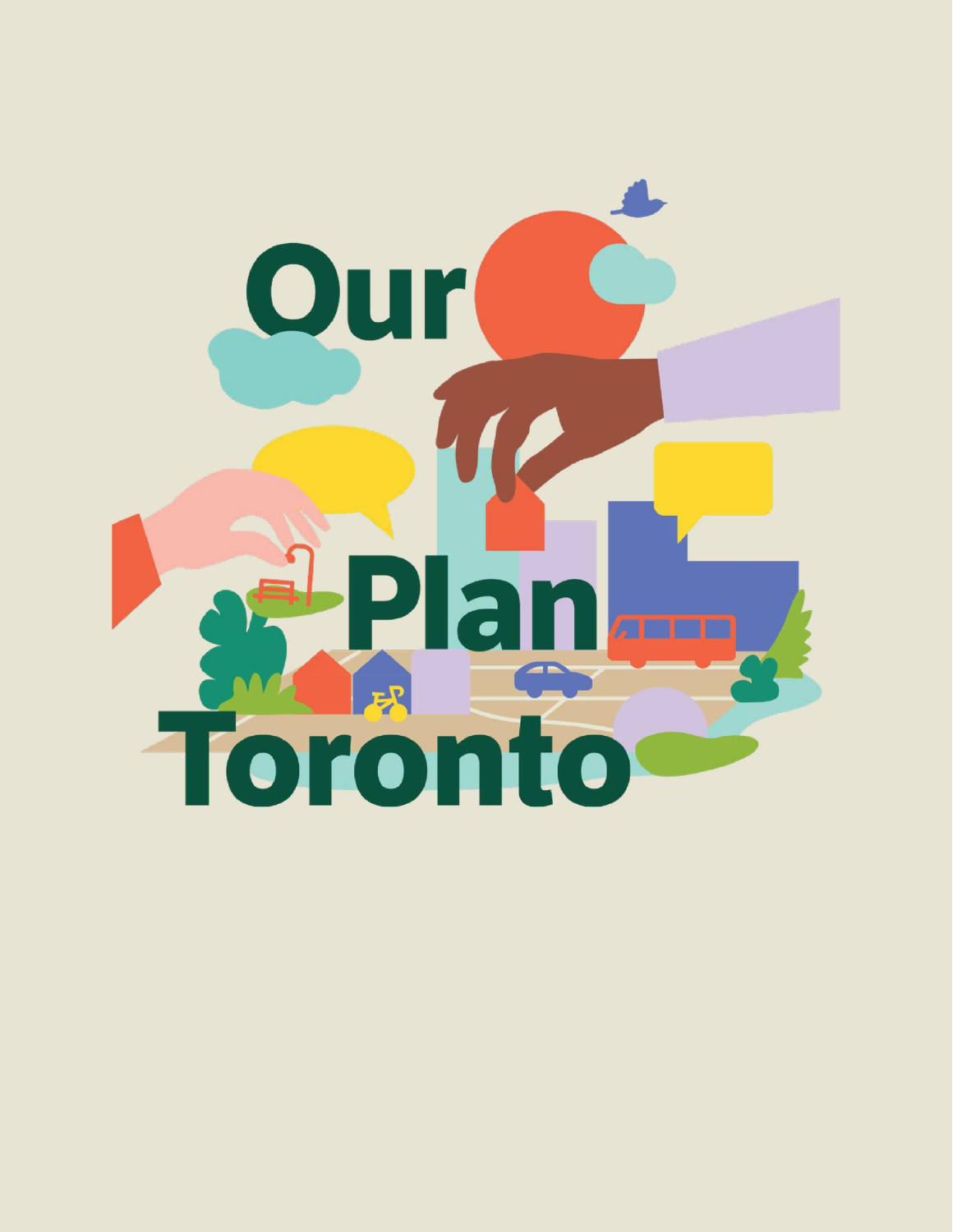# <span id="page-4-0"></span>**Executive Summary**

Phase 1 engagement and communications work for Our Plan Toronto focused on **launching the project, building awareness and talking about what a future ready Toronto looks like**. To achieve this, outreach and consultation activities focused on engaging in conversations about Toronto's future with a diverse range of people living, working and caring for Toronto. This included internal City communications as well as external community outreach with community leaders, City Committees, internal municipal divisions, Indigenous rights holders, stakeholders (including environmental groups, tenants' associations/organizations, residents' associations, businesses, business improvement areas, academics/research institutes, mobility related groups, development industry and community development organizations), and the general public.

Outreach and communications during Phase 1 of the project used a multifaceted approach of online, social media, television, email, telephone and community networking to share information about the project and invite people to participate in consultation. This included utilizing networks of stakeholders and community connections to build awareness, circulate meeting invitations and share information.

#### **SUMMARY OF PHASE 1 ENGAGEMENT & COMMUNICATIONS ACTIVITIES**

## **Meetings completed during Phase 1 engagement, from May through to August 2021, included:**

- 2 meetings with Indigenous rights holders
- 14 meetings with stakeholder groups, committees and community organizations
- 1 meeting with the Community Leaders Circle
- 2 meetings with inter-divisional staff
- In total we met directly with 478 people through organized meetings and focus groups

## **Outreach and communications during Phase 1 engagement included:**

- Naming and Launch of Our Plan Toronto
- Website launch
- Data-based storytelling tool (StoryMap) Our Toronto: Past, Present and Future
- Explainer document: Your Guide to Our Plan Toronto
- TVO's The Agenda episode: Interview with Toronto's Chief Planner, Gregg Lintern and Deputy Mayor, Ana Bailao
- Public Awareness Social Media Launch
- Contact List Updates/Email blasts
- Email distribution of meeting materials and presentations
- Phone calls / video conference calls with interested stakeholders
- Email and telephone outreach to 20+ Indigenous rights holders, care-takers and organizations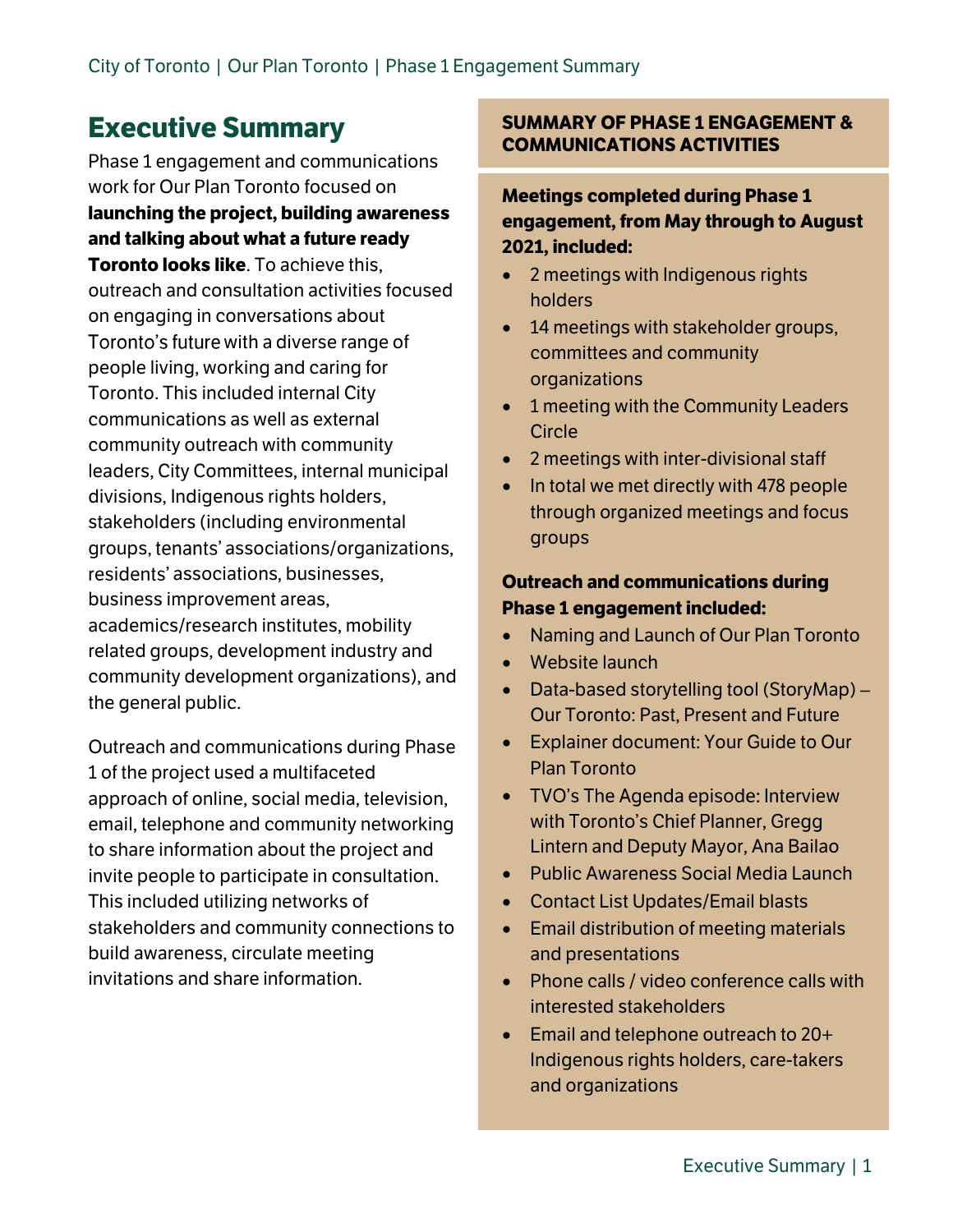#### Project email contact [opreview@toronto.ca](mailto:opreview@toronto.ca)

Developing contact lists, identifying the various interests in the project and understanding capacity for participation was an important focus for Phase 1 of Our Plan Toronto. This included reaching out to Indigenous rights holders and various community-based organizations to discuss options for participation and limitations related to capacity for involvement. The COVID-19 pandemic has greatly affected the capacity of many organizations and stakeholders working in community development and social services. This has also greatly affected Indigenous communities across Canada. Phase 1 included developing a better understanding of the capacity levels of various stakeholders to help plan engagement that would be meaningful and considerate of capacity constraints. This included establishing honorariums for the participation of community-based organizations and Indigenous participants.

Establishing a Community Leaders Circle (CLC) was a critical step in Phase 1. The CLC is focused on bringing forwarded the interests of equity-deserving communities across Toronto. The CLC is made up of community leaders from organizations who work with underrepresented, marginalized and racialized populations. Establishing the CLC included identifying and mapping organizations of interest to ensure that a wide range of issues and geographic areas of the city were represented on the CLC. Key equity related issues that the CLC membership covers include:

- Accessibility for people with disabilities
- Community services (including employment, social services, health care, etc.)
- Housing
- Newcomers and immigrants
- People experiencing homelessness and housing insecurity
- Poverty
- Racialized communities including black people and people of colour
- Women
- Youth and at-risk youth
- Many organizations that touch on the cross-section of these inter-related equity issues and equity deserving populations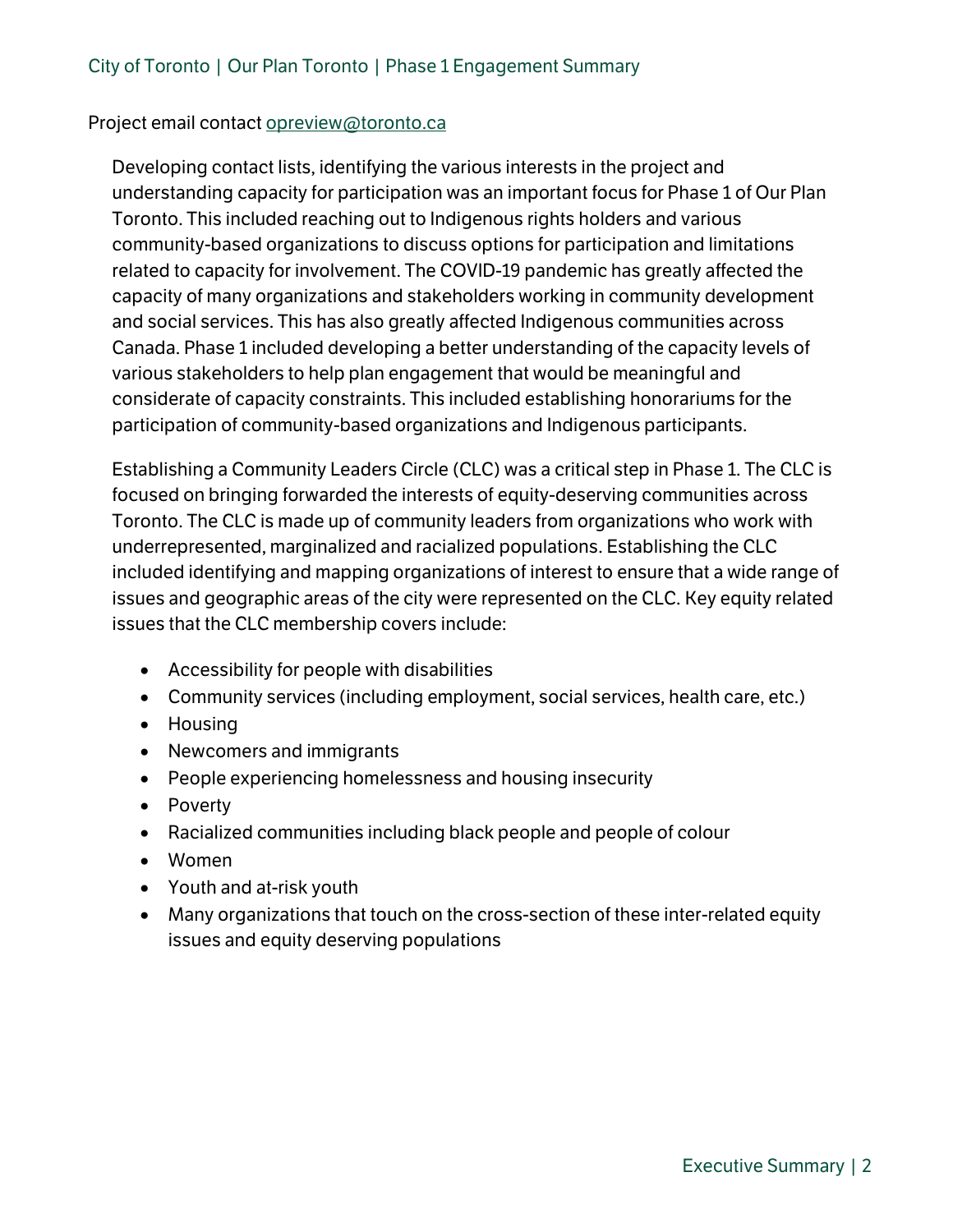A working list of stakeholders, CLC contacts, Indigenous rights holders and Indigenous organizations that have been contacted for involvement in this engagement process is included on the project webpage.

The Phase 1 effort to build awareness of Our Plan Toronto included revising the City webpage with information and tools to educate and explain the Municipal Comprehensive Review process and the necessity to plan for growth. This included launching a digital project StoryMap and sharing "Your Guide to Our Plan Toronto", which outlines the process and why it matters.

To build awareness and interest in Our Plan Toronto, we asked people to tell us what their vision of Toronto 2051 looks like. We asked people to fill in the following sentence: Toronto in 2051 will be...? Based on this input, conversations during Phase 1 were focused on three overall questions:

- 1. What are the biggest challenges facing Toronto as we grow?
- 2. What do you value most about Toronto that you think should be sustained or replicated as we grow?
- 3. How can we plan to break down inequalities across Toronto?

Depending on the audience for consultation, these questions were refined for discussion.

## <span id="page-6-0"></span>**Key Themes of What We Heard During Phase 1**

The key themes that were most frequently raised in Phase 1 related to wanting Toronto 2051 to be: sustainable, affordable, equitable, accessible, green, inclusive and walkable. Concerns were raised related to the impacts of growth, including issues regarding affordability, safety, traffic, environmental degradation and infrastructure capacity to serve growth. Participants identified the growing inequities across the city that need to be addressed in order to have healthy communities in the future. The discussion points raised most frequently across different audiences during Phase 1 were:

- Protecting the environment and acting on climate change
- Access to housing for all, as a right  $-$  including deeply affordable housing and increasing the range of housing options in communities
- Equity, inclusion and eliminating systemic discrimination in planning and decision-making
- Developing complete communities for people of all ages and abilities
- Mobility and access to comfortable, reliable, safe and efficient transportation
- $\bullet$  Building infrastructure to support growth including transit, cycling, schools, etc.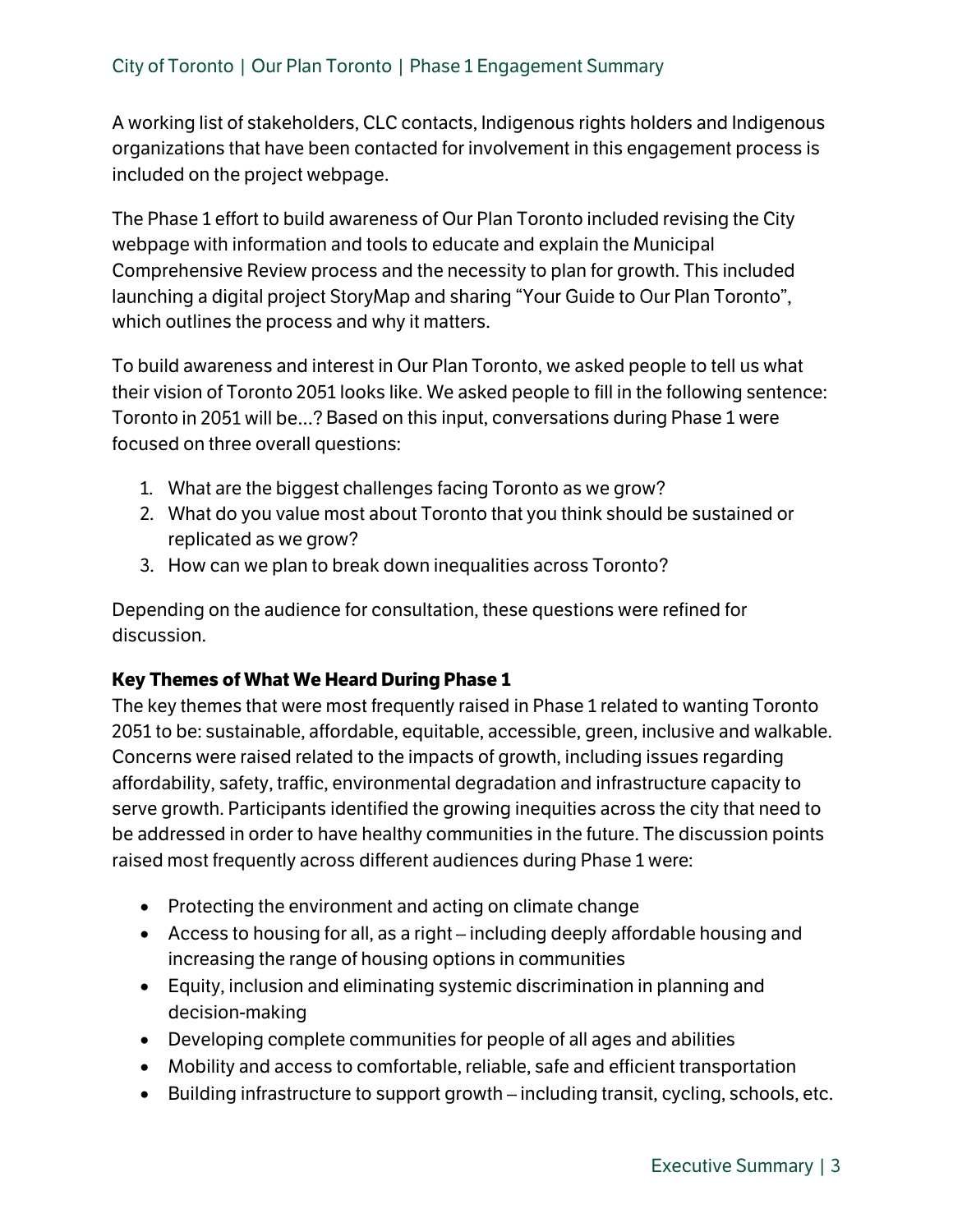## City of Toronto | Our Plan Toronto | Phase 1 Engagement Summary

- Supporting Indigenous people, rights and practices
- Good governance and implementation, including accountability of decisionmaking bodies
- Job growth and access to a range of employment opportunities across the city
- Cultural diversity and supporting community culture and cohesion
- Recreational areas accessible to all
- Supporting creative/sustainable ways to build and accommodate more people
- Coordinating priorities and policies for growth across divisions at the City

#### <span id="page-7-0"></span>**Summary of Recommendations**

Based on the input received during Phase 1 engagement for Our Plan Toronto, the following recommendations are identified for consideration by the City as they work through the review and update of OP policies:

- $\bullet$  Identify priorities to tackle climate change in the OP have focused conversations with a range of stakeholders and specialists regarding the environment and climate change, with specific input on climate action for mitigation and adaptation
- Identify Indigenous approaches and perspectives for environmental policies
- Centre equity in the OP to address concerns related to social and economic exclusion – include a review of the equity issues in Toronto and identification of what other municipalities are doing to address equity in planning
- Increase efforts to engage Indigenous rights holders and Indigenous people living and working in Toronto to bring forward Indigenous perspectives in planning
- Identify the range of planning tools that need to be supported through the Official Plan to address the housing affordability crisis - include both rental and ownership
- Consider the impacts of COVID-19 on the future of work and opportunities to support different live-work conditions
- Identify how to support complete communities for different populations and geographies in the city
- Bring forward youth perspectives in planning, particularly regarding issues of climate change
- Identify the infrastructure needs to support growth in different communities across the city; consider that not all communities are facing the same issues or need the same infrastructure investments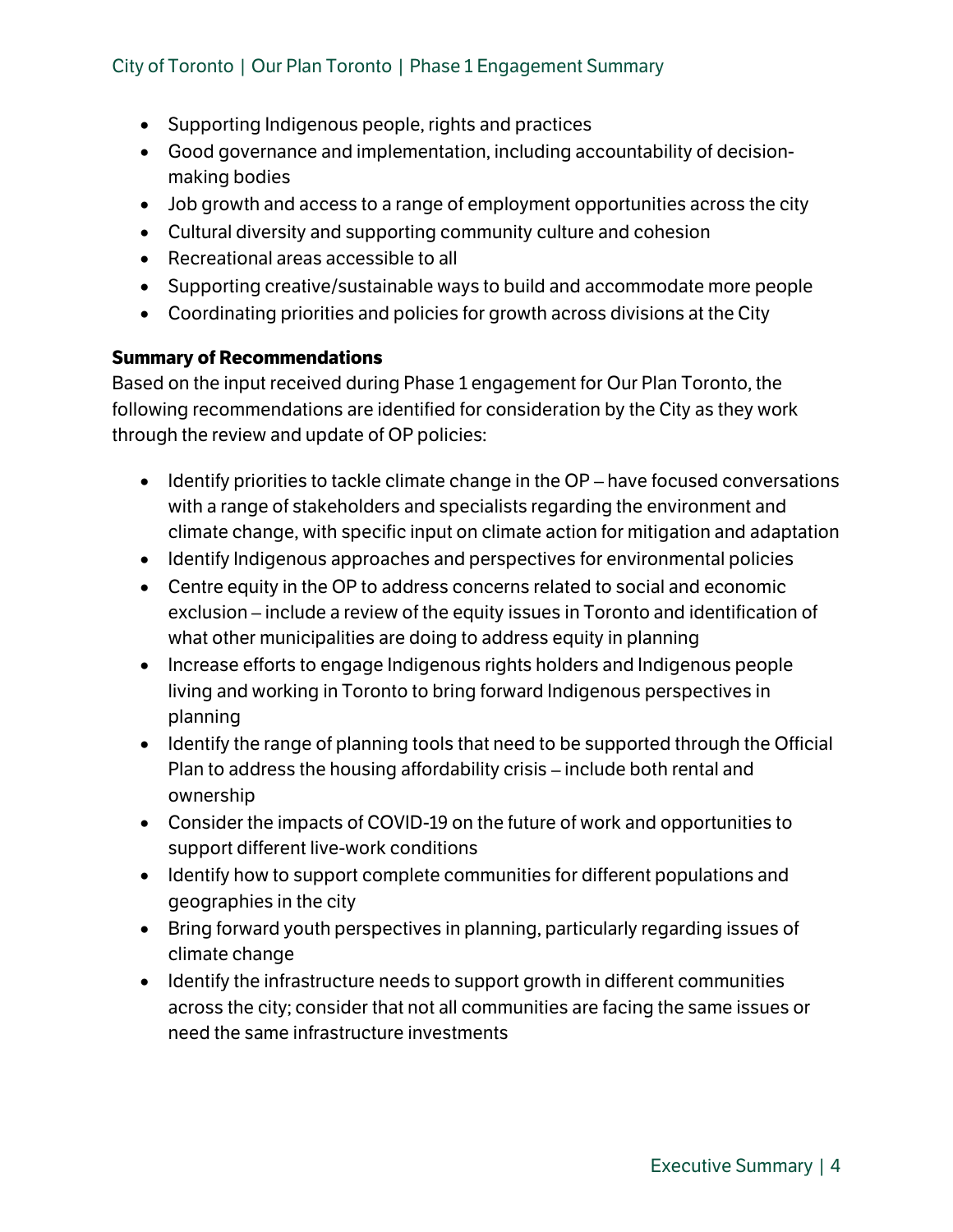#### <span id="page-8-0"></span>**Report Organization**

This report is organized into four Sections. Section 1 of this report presents the background, purpose, study process, and goals and objectives of the engagement. Section 2 presents the consultation and communication activities undertaken during Phase 1 (May – August, 2021). Section 3 summarizes the input received and identifies the key themes and community priorities that emerged during Phase 1 engagement. Section 4 outlines next steps of the project and engagement activities. The input gathered during Phase 1 will inform the discussion and key themes for Phase 2 outreach and engagement.

Dillon Consulting Limited is the independent engagement and facilitation team retained by the City of Toronto (City) to support consultation and communications for the City's Official Plan Review. This summary report was prepared by the Dillon team and is intended to reflect the key engagement activities and discussion points from consultation. It is not intended to be a verbatim record of all input received.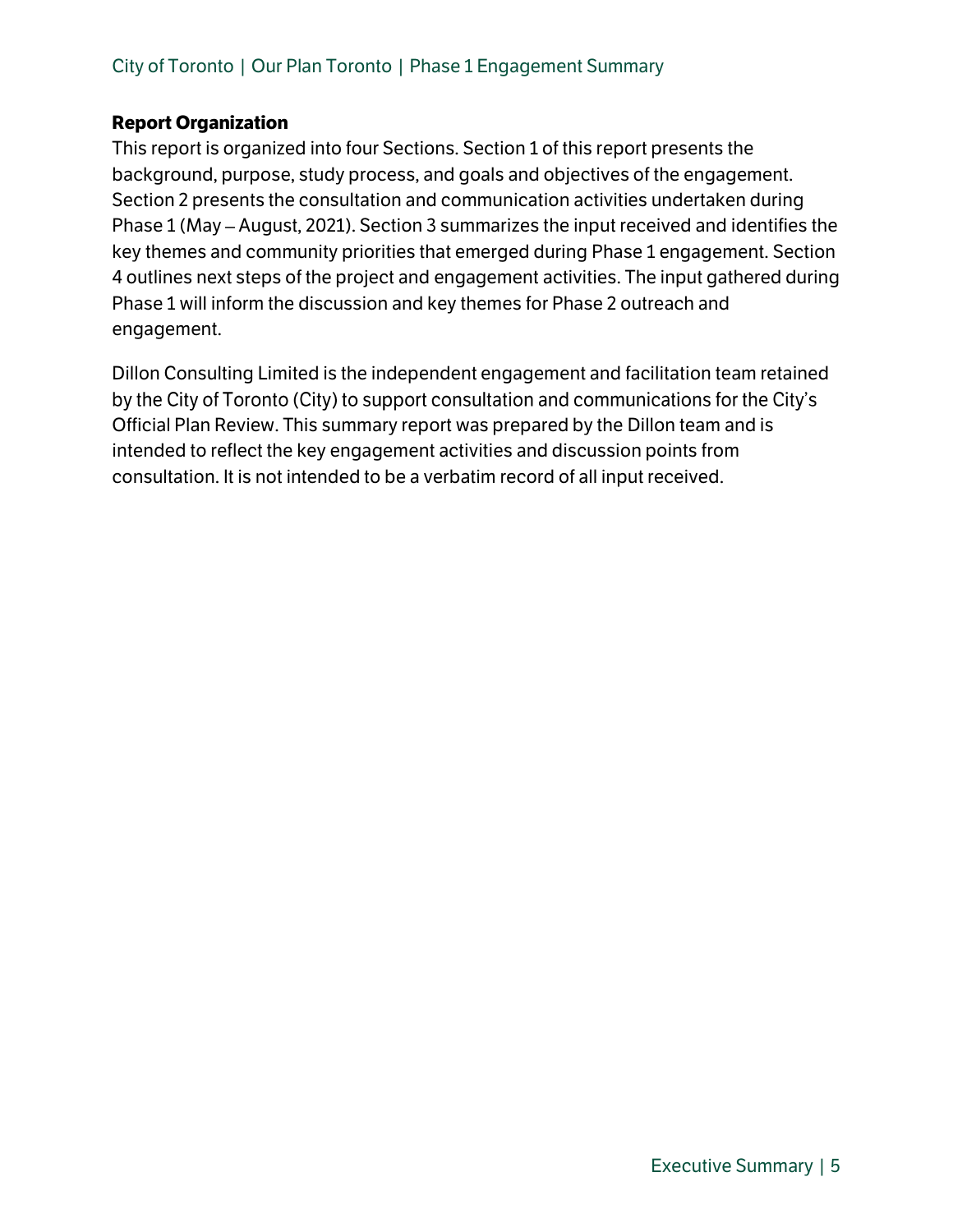# <span id="page-9-0"></span>**1 Introduction**

# <span id="page-9-1"></span>**1.1 Background**

Our Plan Toronto is the Official Plan review process that is provincially required to satisfy the Municipal Comprehensive Review and Growth Plan conformity exercise. The Official Plan is a city planning document that acts as Toronto's road map for land use matters. It sets out our long-term vision, shared values, and policies that help guide decisionmaking on land development, economic growth, the environment, and more. It is an essential plan that directs where different types of development should and should not go and what is needed to support healthy, complete, thriving and inclusive communities.

As part of the Our Plan Toronto process, the City will consult on and look at how to address the many disparities that exist across our city in an effort to become a more equitable, welcoming, and healthy city for all. This includes an examination of our history and reflection on Indigenous priorities in a manner that supports Indigenous selfdetermination.

# <span id="page-9-2"></span>**1.2 Purpose of Engagement**

Throughout the Our Plan Toronto process, community input and feedback will inform the technical work for the Official Plan review. Determining the public's needs, desires, and interests is important for determining where growth should go and what is needed to support healthy and complete communities. The purpose and overall goals of the engagement program are to ensure that the Official Plan update incorporates input from the public and stakeholders to tackle issues related key topic areas, including housing affordability, equity, employment, environment and climate change. In order to achieve the goals and purpose, the engagement program includes three phases of work, as illustrated in **Figure 1**.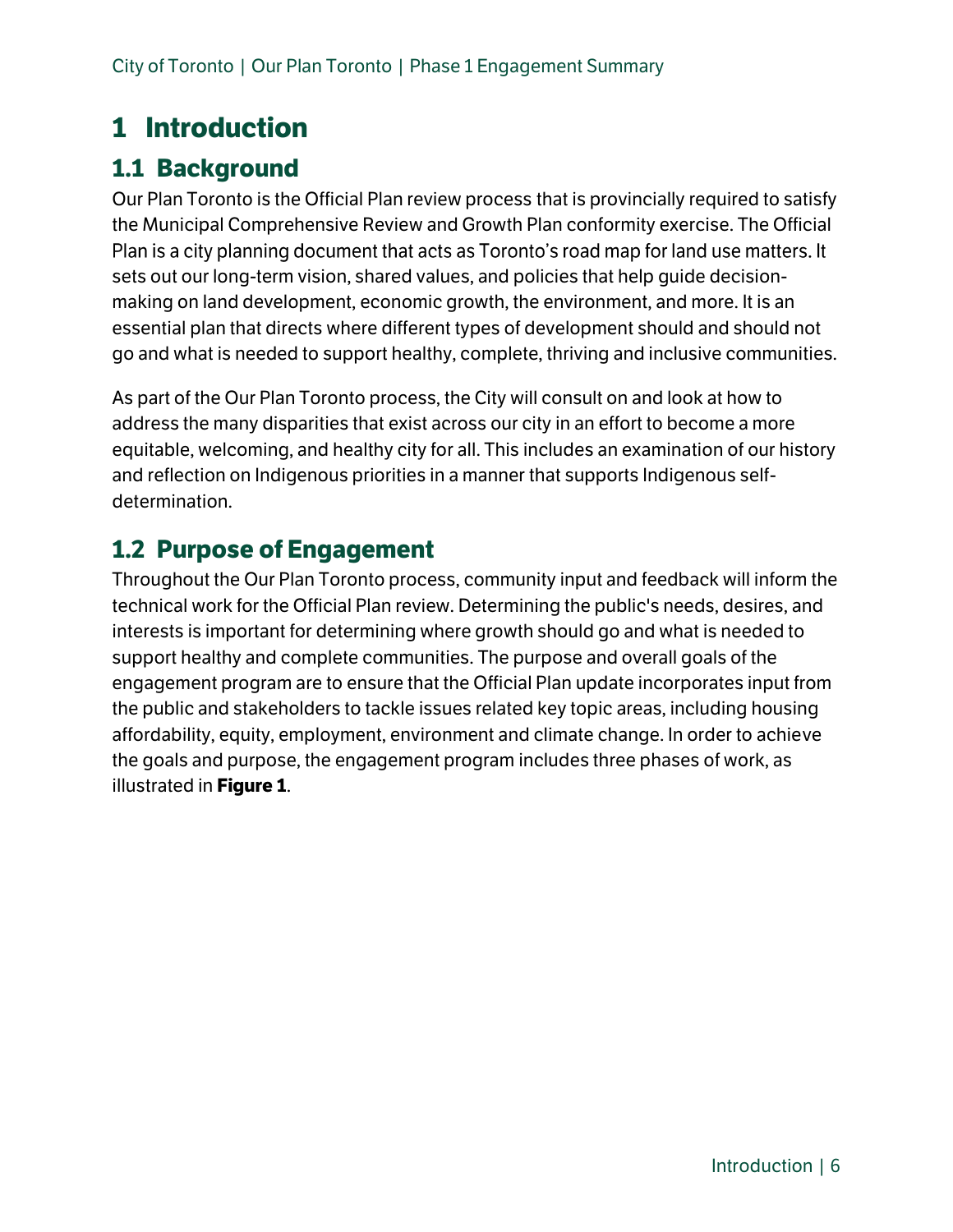<span id="page-10-1"></span><span id="page-10-0"></span>

# **Study Process and Engagement Approach**



# **Winter/Spring 2022**

# **PART 3**

# **A Plan for 2051: Draft Policies**

Draft policies to implement Indigenous and City-wide

Share broadly & present to **City Council** 



# **Tracking Feedback**

**Engagement Summaries Reporting to Community** Leaders Circle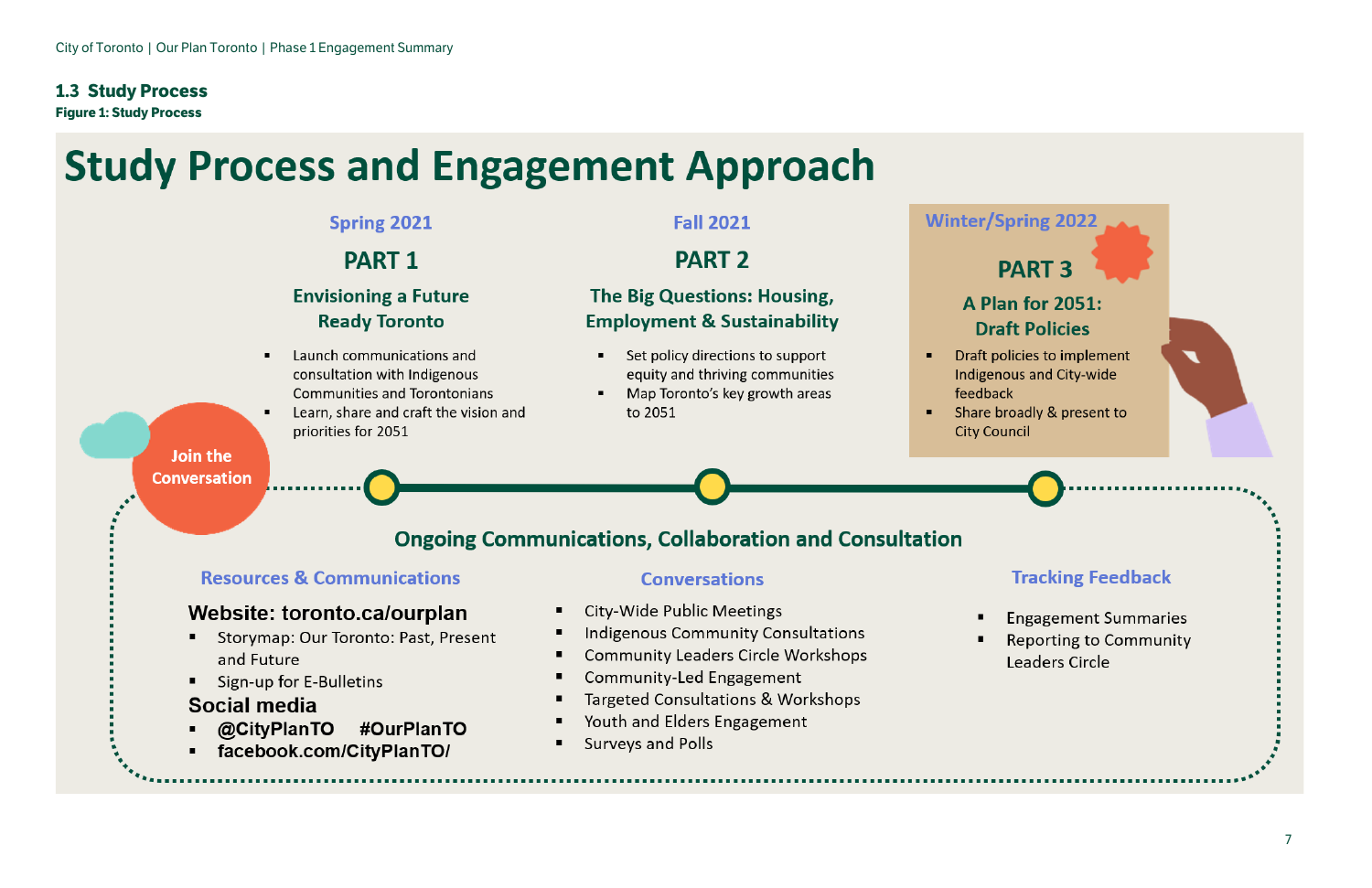The first phase of the engagement program included launching the communications and consultation with Indigenous communities, stakeholders, community leaders, internal City divisions and the public to craft the vision and priorities for 2051.

The second phase of the engagement program will focus on discussing the policy expectations for 2051 related to some of the big questions facing our city. Topics include environment and climate change, affordable housing and intensification, future of work and employment areas, and neighbourhoods and complete communities.

The last engagement phase, Phase 3 will take place in 2022 and will include drafting policies that reflect the feedback received during Phases 1 and 2. The draft policies will be reviewed and consulted on in order to inform recommendations for Council consideration.

# <span id="page-11-0"></span>**1.4 Phase 1 Goals & Objectives**

The primary goal for the Phase 1 engagement and communications program was to launch the Our Plan Toronto process and set the stage for engagement and input. Phase 1 objectives included outreach to Indigenous, stakeholder and equity-deserving communities to inform the focus of consultation for the Official Plan. Phase 1 objectives also included meeting with internal City staff across divisions in the City that contribute to city-building activities in order to understand the range of divisional priorities that need to be coordinated and aligned with the Municipal Comprehensive Review.

In order to achieve the objectives for Phase 1, engagement and communications efforts focused on the following priorities:

- Launch the project
- Develop contact lists to engage a wide range of stakeholders, community organizations, Indigenous rights holders, Indigenous organizations, businesses and residents
- Introduce Our Plan Toronto to stakeholders and gather input on City priorities for 2051
- Recruit members for the Community Leaders Circle and gather input on City priorities for 2051
- Reach out to Indigenous rights holders and organizations, introduce Our Plan Toronto, and gather input on approaches for engagement related Our Plan Toronto
- Engage with internal divisions within the City to align and coordinate policy expectations and priorities for growth to 2051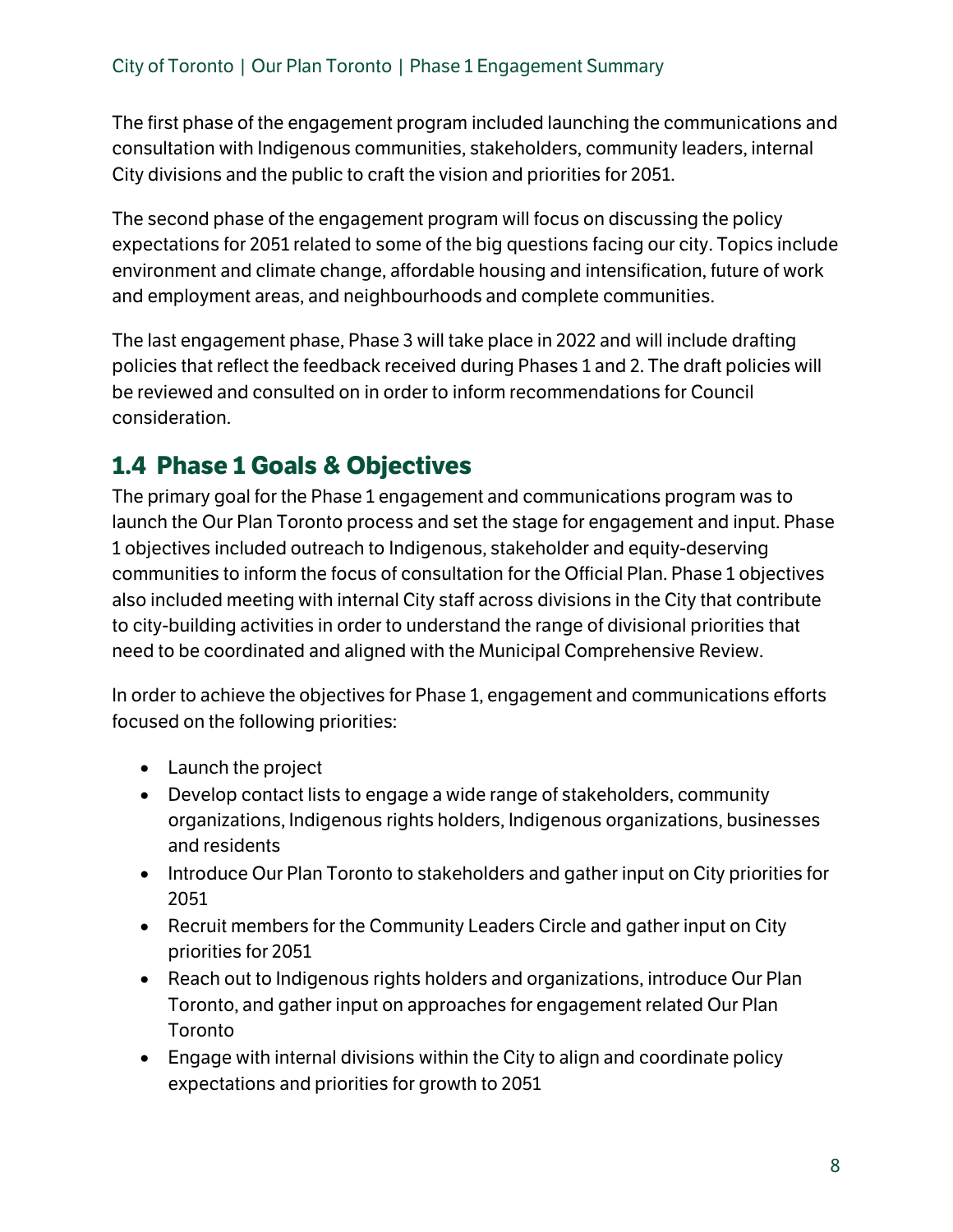## City of Toronto | Our Plan Toronto | Phase 1 Engagement Summary

• Encourage public interest in Our Plan Toronto through social media, online engagement, exploration of the project StoryMap and registration for e-bulletin updates

To achieve the Phase 1 goals, a series of engagement and communications activities were identified and executed, including:

- Online communications (social media, website updates, emails)
- Media communications
- Webpage updates and engagement activities
- Interdivisional City meetings
- Stakeholder and community leader outreach and consultation meetings
- Outreach to Indigenous rights holders, businesses and organizations
- Meetings with advisory committees and councils
- Contact List Updates

Phase 1 communication and engagement activities were completed between May and August 2021. Details of these activities are presented in subsequent Sections [2.1](#page-13-1) an[d 2.2.](#page-14-0)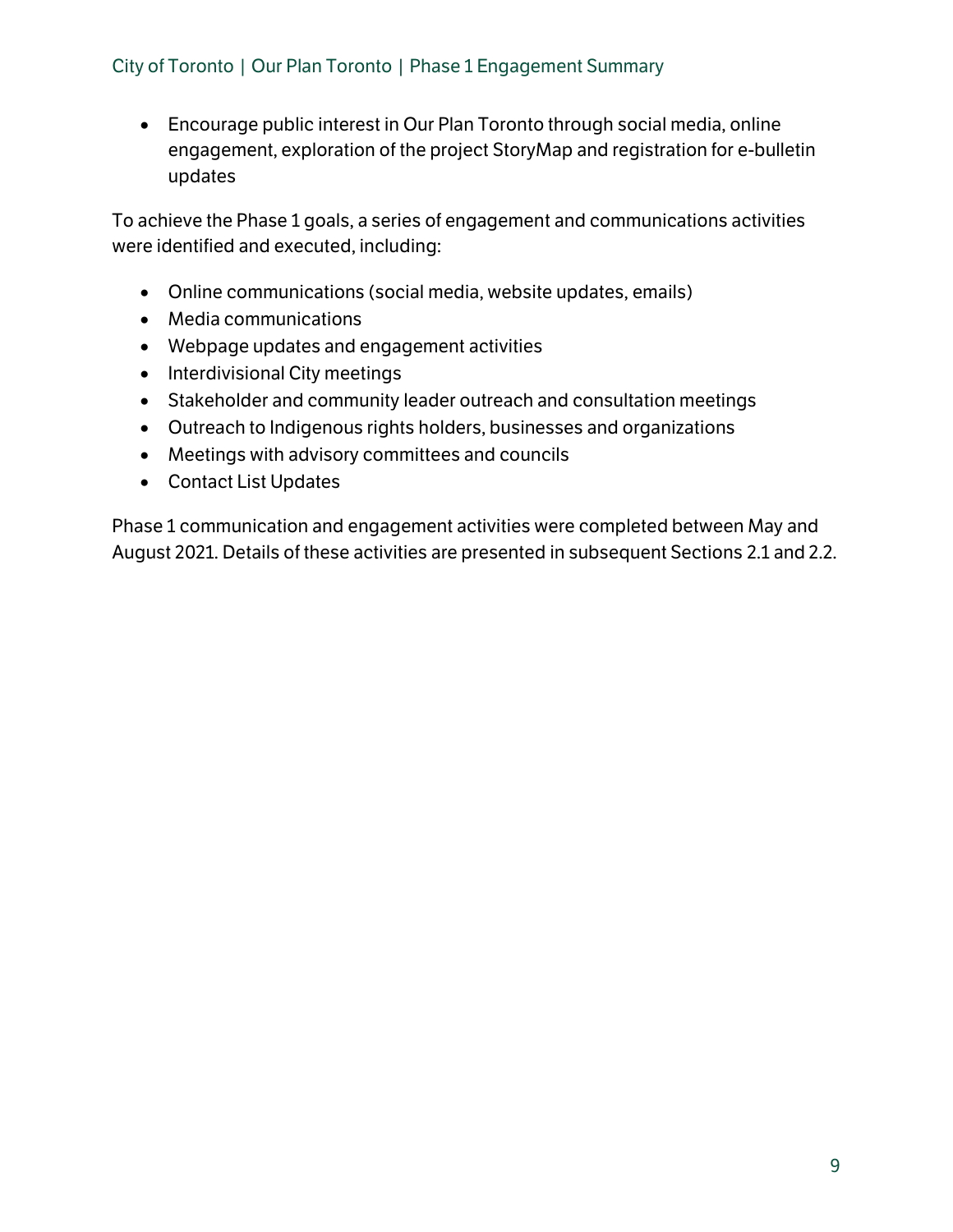# <span id="page-13-0"></span>**2 Phase 1 Consultation & Communications Activities**

# <span id="page-13-1"></span>**2.1 Communications Materials & Activities**

The Phase 1 communications materials and activities were designed to reach a broad and diverse audience using online tools to inform the people of the project, understand expectations, and identify key themes from stakeholders. The development and release of the communications materials for Phase 1 were aligned with COVID-19 public health guidelines and consists of online consultation activities.

Communications materials and methods of outreach included:

- Developing and launching the Our Plan Toronto brand, including graphics to represent the project
- Online Communications social media outreach, website updates including promotion of Our Plan Toronto StoryMap and Your Guide to Our Plan Toronto
- TVO's The Agenda episode on Planning Toronto's Future: Interview with Toronto's Chief Planner, Gregg Lintern, and Deputy Mayor Ana Bailao
- Stakeholder outreach and consultation meetings
- Community Leaders Circle Meetings and email and telephone outreach to identify interests
- Emails and phone calls with Indigenous Rights Holders and Indigenous organizations
- Interdivisional outreach to staff within the City and working group meeting
- Presentations to the Aboriginal Affairs Advisory Committee (AAAC)and the Toronto Aboriginal Support Services Council (TASSC)
- Contact List updates and virtual meeting invitations
- Updates to Councillors on launch of Our Plan Toronto

The public has had the opportunity to contact the project team via the contact information available from the project website:

- Email[: opreview@toronto.ca](mailto:opreview@toronto.ca)
- Phone: 416-392-6578

Over the course of the project so far, there has been significant media attention on Our Plan Toronto and the issues of growth, development, climate change and equity. This includes newspaper, television, online news, social media and radio coverage. Part of the communications program for Our Plan Toronto includes tracking and monitoring issues raised in the media to inform communications and materials for engagement going forward.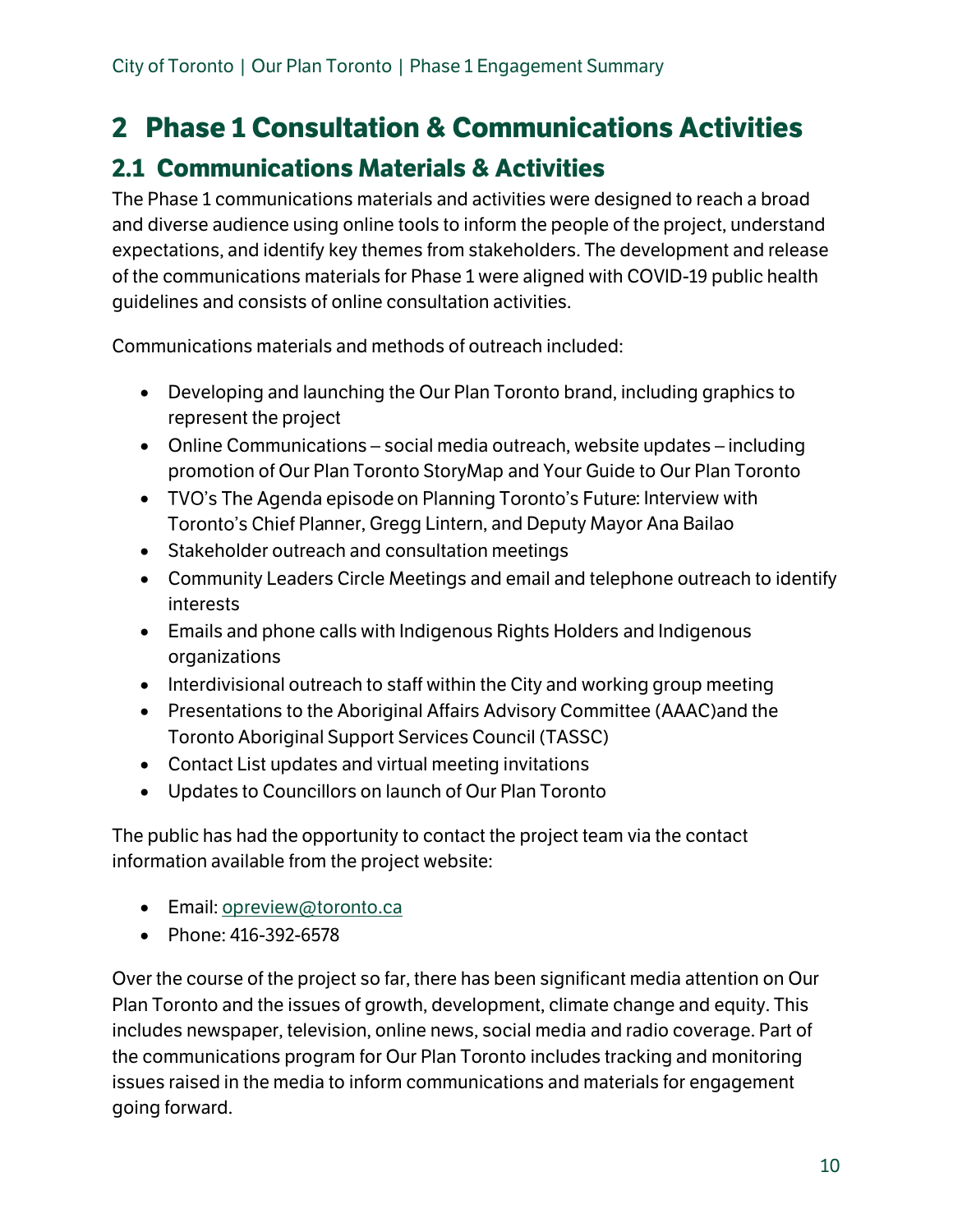# <span id="page-14-0"></span>**2.2 Engagement Activities**

Engagement activities were designed to reach a broad and diverse audience using both online tools and virtual meeting platforms. The following sections outline the key engagement activities completed during Phase 1.

# <span id="page-14-1"></span>**2.2.1 Stakeholder Meetings**

A set of two Town Hall meetings were held over Webex on May 26th and 27th, 2021 to provide stakeholders across the city with an opportunity to learn about Our Plan Toronto and share input on the key challenges and opportunities for the Official Plan review. These meetings offered a space to ask questions and get clarity on the scope of the project and how participants could engage in the process. Clarification was also provided on where stakeholders could go for more information regarding topics not directly related to the Our Plan Toronto process. A total of 100 participants attended the two sessions.

In addition to the two primary Stakeholder Town Hall meetings, smaller supporting meetings with stakeholder groups were also held to increase awareness and discuss key topics of interest. Focused stakeholder meetings that the Our Plan Toronto team participated in included meetings with the Toronto NonProfit Network and BILD.

The City Planning team for Our Plan Toronto was also invited to present at additional supporting meetings with residents and resident associations to help build awareness of the project and answer initial questions regarding the work. These included meetings with Downtown North Development, Annex and Harbord Village Residents Association, ABC Residents Association, Federation of North Toronto Residents' Associations, St. Lawrence Neighbourhood Association, Bedford Park Residents Organization, Lytton Park Residents' Organization, South Armour Heights Residents' Association, St. Andrew's Ratepayers Association, Yonge and Eglinton Residents' Association; Leaside Residents Association, Deer Park Residents Group; Bedford Park Residents Organization, and residents from Ward 9 (Davenport).

# <span id="page-14-2"></span>**2.2.2 Community Leaders Circle Meetings**

Comprised of representatives and leaders of over 30 community-based and city-wide organizations, the Community Leaders Circle (CLC) was established to share perspectives and help lead outreach to communities and audiences across Toronto. A launch meeting with the CLC members was held on June 3rd, 2021 with a total of 25 participants. The input from the CLC is crucial to ensuring that the outcomes of the Our Plan Toronto process meaningfully contribute towards eliminating disparities created by current planning policies. The members of the CLC are also integral to helping the Our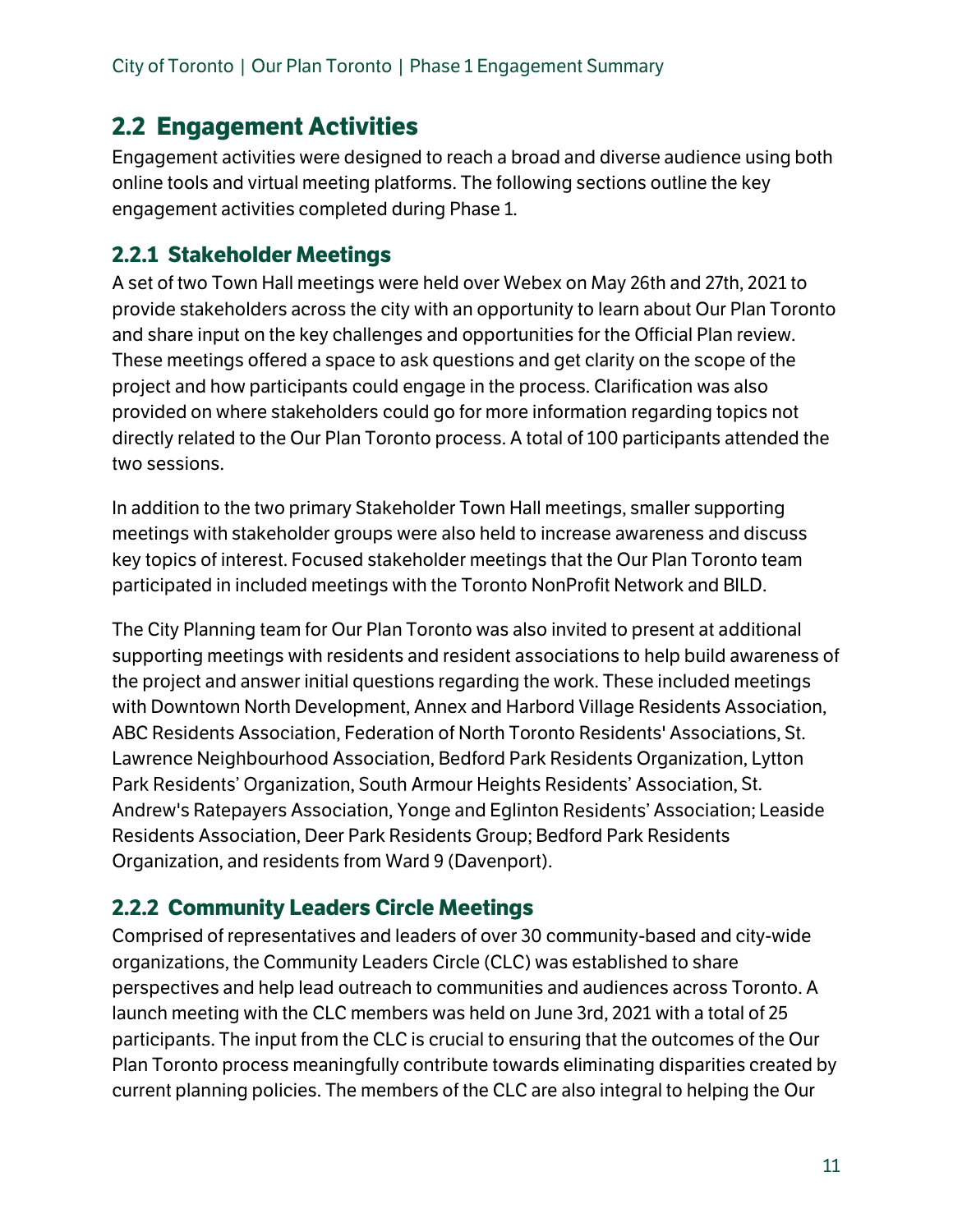Plan Toronto team to reach marginalized communities and audiences that might not typically participate in city-wide planning processes.

The Our Plan Toronto team spoke on the phone with many organizations of interest to support the creation of the CLC and identify capacity requirements involvement.

# <span id="page-15-0"></span>**2.2.3 Indigenous Rights Holders Meetings and City Advisory Groups**

The City's Planning team met with the Aboriginal Affairs and Advisory Committee (AAAC) on June 18, 2021 and with the Toronto Aboriginal Support Services Council (TASSC) on June 24, 2021 to present on the purpose of Our Plan Toronto and to receive input on approaches to consulting with Indigenous rights holders, Indigenous organizations and urban residents.

On July 27, 2021 and again on August 11, 2021, the Our Plan Toronto team met with staff from Mississaugas of the Credit First Nation (MCFN). The July meeting focused on learning the history of MCFN in the Toronto area. The August meeting focused on MCFN priorities for the Official Plan and overall involvement in planning work in Toronto.

Throughout June, July and August, the Our Plan Toronto engagement team spent time reaching out to Indigenous rights holders and care takers to set-up meetings and understand interests in Our Plan Toronto. This effort was informed by input from the Indigenous Affairs Office (IAO) at the City.

# <span id="page-15-1"></span>**2.2.4 Indigenous Businesses and Organizations**

Developing relationships with Indigenous organizations and service providers is a key aspect of the City's continuing effort to support Indigenous reconciliation and embed Indigenous perspectives planning policy. As part of Phase 1, the Our Plan Toronto team developed a list of organizations to reach out to discuss the best approach for engagement on Our Plan Toronto. This effort included designing interview surveys to be completed in Phase 2 with Indigenous organizations.

# <span id="page-15-2"></span>**2.2.5 Youth and Young Adults**

As part of the CLC, there are specific young adult voices represented for the 18-30 age group. In addition, the Our Plan Toronto team spent time in Phase 1 identifying approaches to engaging youth in Our Plan Toronto. Informal discussions were held with school boards and teachers to understand options for coordinating youth engagement activities with school curriculum in the 2021/2022 calendar year. Phase 2 will focus on rolling out a youth engagement program coordinated with middle and high school classes across Toronto.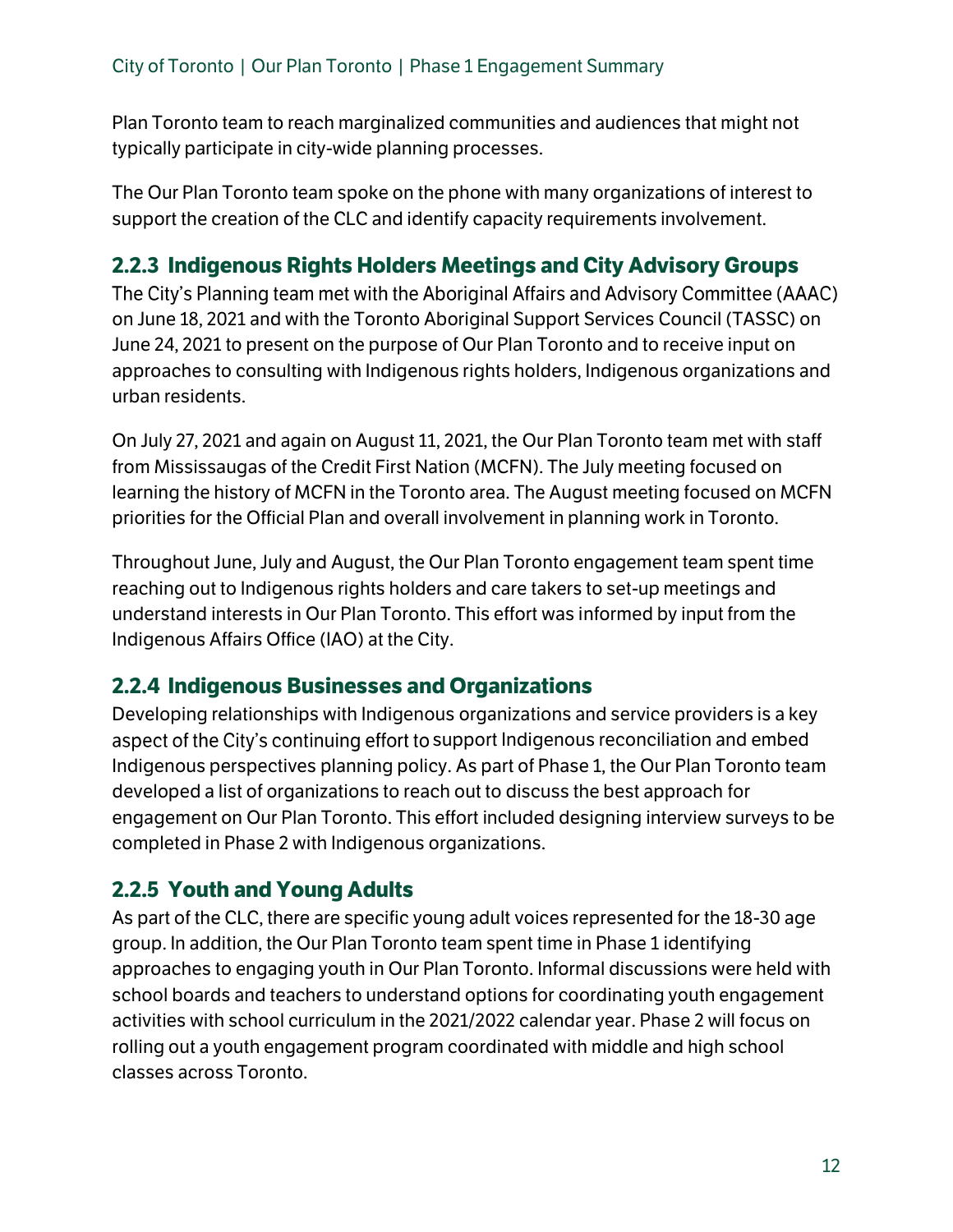# <span id="page-16-0"></span>**2.2.6 Interdivisional Meetings**

As part of engagement planning and outreach, the project team presented to multiple city divisions to introduce Our Plan Toronto and receive input on overlapping priorities from City divisions involved in city building and those divisions that specifically affected by growth planning policy. The divisions that the project team presented to included Transportation Services, Environment & Energy, Parks, Forestry & Recreation, Seniors Services and Long-Term Care, Solid Waste Management, Transit Expansion Office, Toronto Fire Services, Toronto Water, Strategic Communications, Municipal Licensing & Standards, Engineering and Construction Services, Toronto Building, Office of Emergency Management, Legal Services, Indigenous Affairs Office, Economic Development and Culture.

# <span id="page-16-1"></span>**2.2.7 Social Media, Website & E-updates**

To engage with the public online, the engagement team sent out a series of project posts using the hashtag #OurPlanTO on Instagram (@CityPlanTO, @cityoftoronto), Twitter (@CityPlanTO, @cityoftoronto), and Facebook (Toronto City Planning). Social media outputs focused on informing people of the project, directing people to information on the project webpage and encouraging people to sign-up for updates via the project email.

In Phase 1, 10 social media posts and threads were released. All City Planning tweets, as well as those from others using the project hashtag, are available at:  $\#$ OurPlanTO Twitter [Page.](https://twitter.com/hashtag/ourplanTO) Instagram posts are on the CityPlanTO profile at: [#OurPlanTO Instagram Page.](https://www.instagram.com/cityplanto/) Facebook posts on the Toronto City Planning facebook page are available at: [City Plan](https://www.facebook.com/CityPlanTO/)  [TO Facebook Page.](https://www.facebook.com/CityPlanTO/)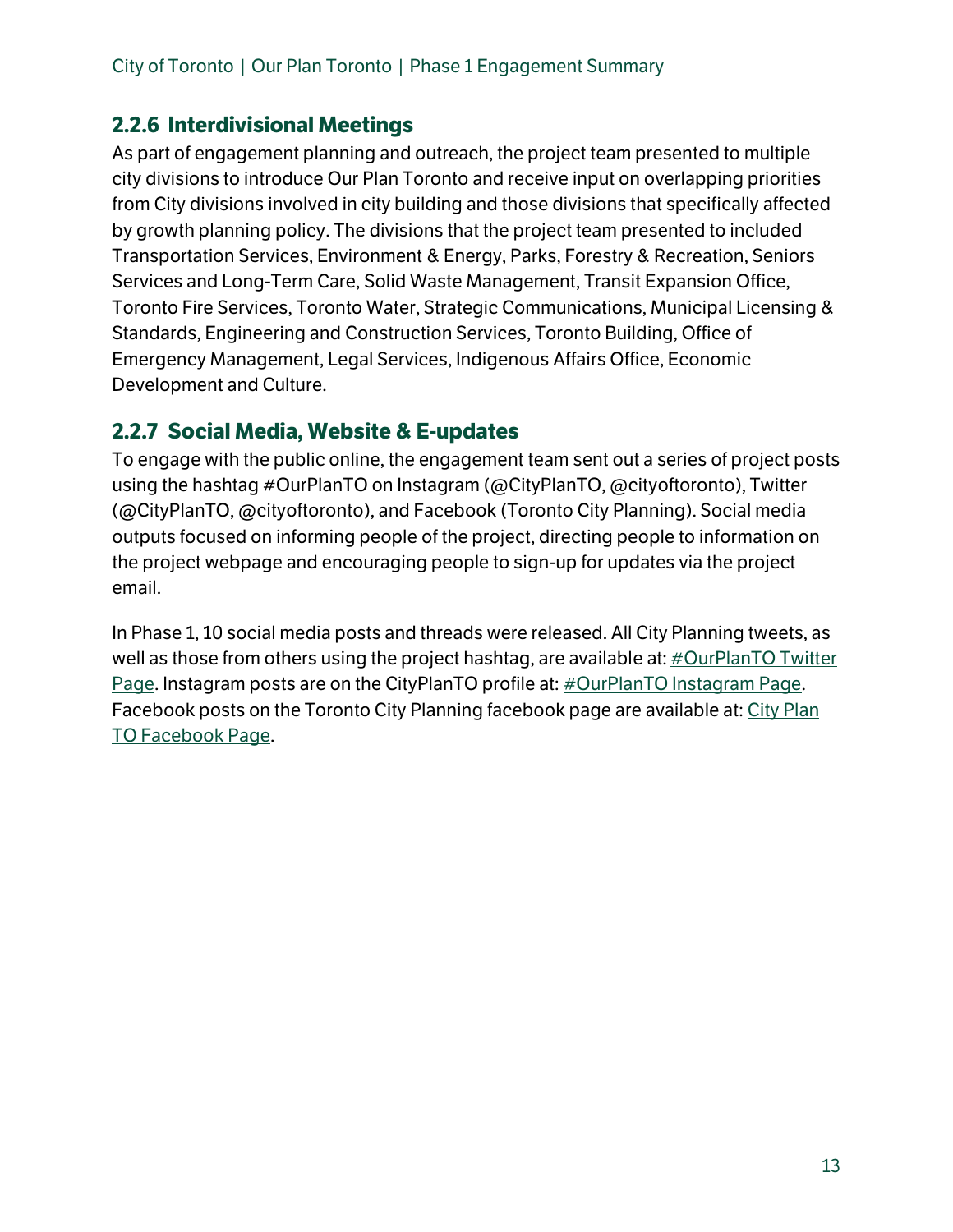# <span id="page-17-0"></span>**3 What We Heard**

# <span id="page-17-1"></span>**3.1 Highlights of Overall Input Received**

**Table 1** highlights the key themes of input received during Phase 1 engagement.

## <span id="page-17-2"></span>**Table 1: Themes of Input**

| <b>Theme</b>                                                                                          | <b>Examples of Topics Raised</b>                                                                                                                                                                                     |
|-------------------------------------------------------------------------------------------------------|----------------------------------------------------------------------------------------------------------------------------------------------------------------------------------------------------------------------|
| <b>Protecting the</b>                                                                                 | Address resilience to climate change through protecting ravine                                                                                                                                                       |
| environment and                                                                                       | systems, natural recreation areas, and sensitive areas. Reduce                                                                                                                                                       |
| acting on climate                                                                                     | heat island effect from increased urbanization with low-carbon                                                                                                                                                       |
| change                                                                                                | development, trees and green design.                                                                                                                                                                                 |
| <b>Access to housing</b><br>for all, as a right                                                       | Facilitate a human-rights focused approach to housing to<br>address deeply affordable housing, reduce barriers to<br>affordable housing, and fund housing initiatives like social<br>housing and co-op housing.      |
| <b>Communities</b>                                                                                    | Plan for complete communities for all ages and abilities. Provide                                                                                                                                                    |
| designed for all                                                                                      | access to parks and recreation, technologies, services,                                                                                                                                                              |
| residents to thrive                                                                                   | infrastructure, and transit.                                                                                                                                                                                         |
| <b>Mobility and</b><br>access to<br>comfortable,<br>reliable, safe and<br>efficient<br>transportation | Focus more on transit, pedestrians and cyclists' access for all<br>ages and abilities and in areas where there are concentrations<br>of equity deserving groups, including in Scarborough and north<br>west Toronto. |
| Infrastructure to                                                                                     | Support expansion and design of infrastructure especially for                                                                                                                                                        |
| support growth                                                                                        | waste collection and water servicing.                                                                                                                                                                                |
| <b>Equity and</b>                                                                                     | Address system racism and over policing, enforcement, and                                                                                                                                                            |
| eliminating                                                                                           | evictions. Provide accountability to equity deserving groups                                                                                                                                                         |
| systemic                                                                                              | through planning considerations. Center community voices in                                                                                                                                                          |
| discrimination in                                                                                     | planning and establish planning principles around community-                                                                                                                                                         |
| planning and                                                                                          | based planning, with a focus on diversity of views, lived                                                                                                                                                            |
| decision-making                                                                                       | experiences, and City's Confronting Anti-Black Racism Plan.                                                                                                                                                          |
| Job growth and<br>access to a range<br>of employment<br>opportunities<br>across the city              | Support small and medium sized business and reduce systemic<br>barriers to employment opportunities. Provide supportive<br>housing near jobs.                                                                        |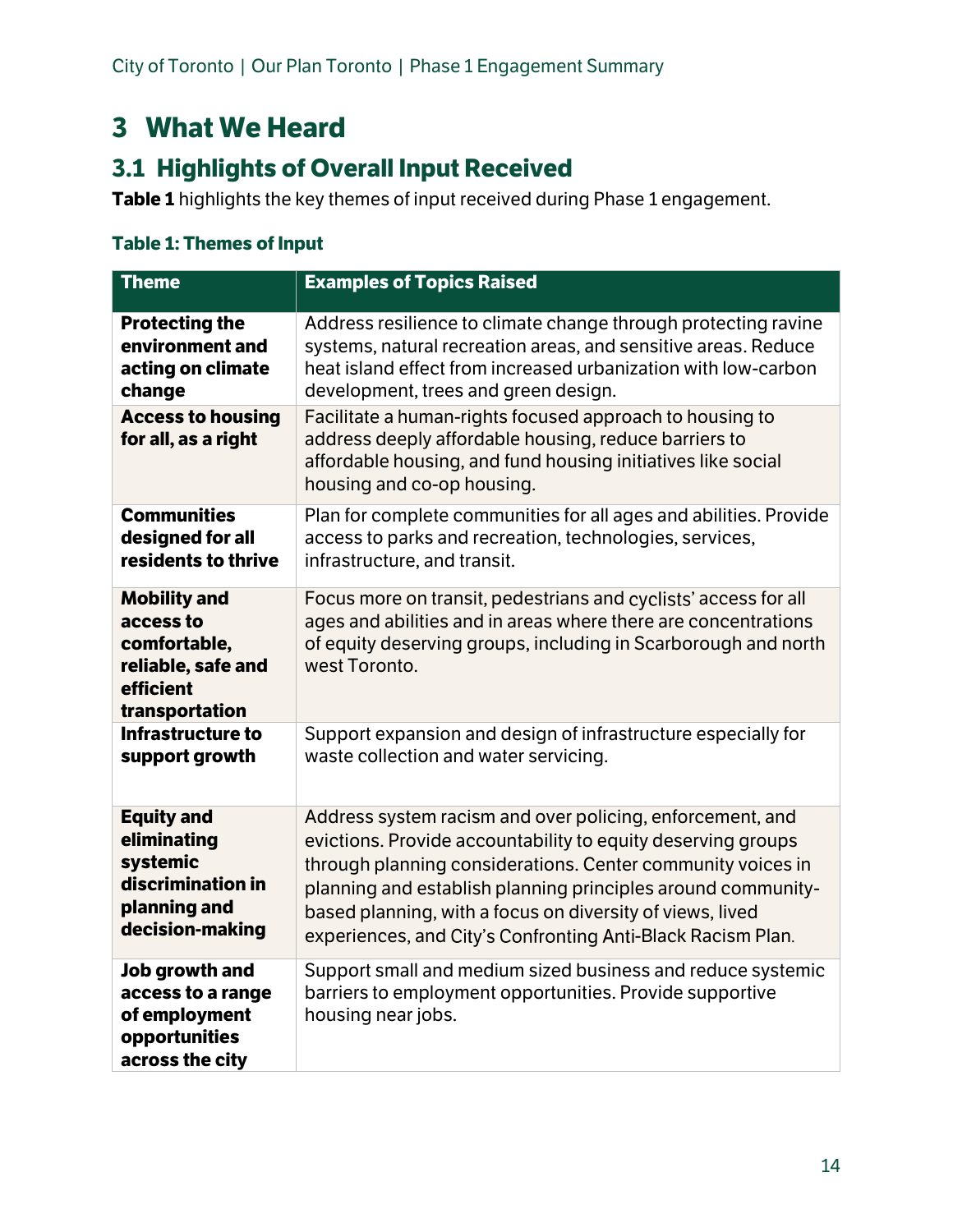| <b>Theme</b>                             | <b>Examples of Topics Raised</b>                                                                                                                     |
|------------------------------------------|------------------------------------------------------------------------------------------------------------------------------------------------------|
| <b>Indigenous rights</b><br>and heritage | Support truth and reconciliation through building relationships<br>with Indigenous communities and embedding Indigenous<br>perspectives in planning. |
| <b>Good governance</b>                   | Balance needs of land and property owners, renters,                                                                                                  |
| and community-                           | development industry, and businesses. Need for more                                                                                                  |
| based decision-                          | collaborative planning and community awareness on decision-                                                                                          |
| making                                   | making.                                                                                                                                              |
| <b>Support cultural</b>                  | Support local and family-owned businesses that reflect diversity                                                                                     |
| diversity and                            | in neighbourhoods and provide multi-lingual and multicultural                                                                                        |
| community                                | programming. Support aging in place to maintain community                                                                                            |
| cohesion                                 | connections.                                                                                                                                         |
| <b>Recreational areas</b>                | Provide better access to recreational spaces, green spaces,                                                                                          |
| accessible to all                        | parks, tree canopy, waterfront and beaches.                                                                                                          |
| <b>Creative ways to</b>                  | Encourage more interesting architecture and design for                                                                                               |
| build and                                | developments. Support housing for the missing middle across                                                                                          |
| accommodate                              | all neighbourhoods in the city. Support sustainable building                                                                                         |
| more people                              | approaches that reduce impacts with intensifying areas.                                                                                              |

# <span id="page-18-0"></span>**3.2 Input by Key Questions**

The following sections summarize the input received on the three main questions asked to determine the priorities for 2051:

- 1. What are the biggest challenges facing Toronto as we grow?
- 2. What do you value most about Toronto that you think should be sustained or replicated as we grow?
- 3. How can we plan to break down inequalities across Toronto?

Discussions related to environment, housing, communities, transportation, infrastructure, equity, jobs, Indigenous rights and heritage, and good governance are documented under the relevant sections below.

The summaries in the subsequent sections reflect input received through the various consultation activities completed with a wide range of audiences during Phase 1 engagement. These are overall summaries that do not provide verbatim documentation of input shared through engagement.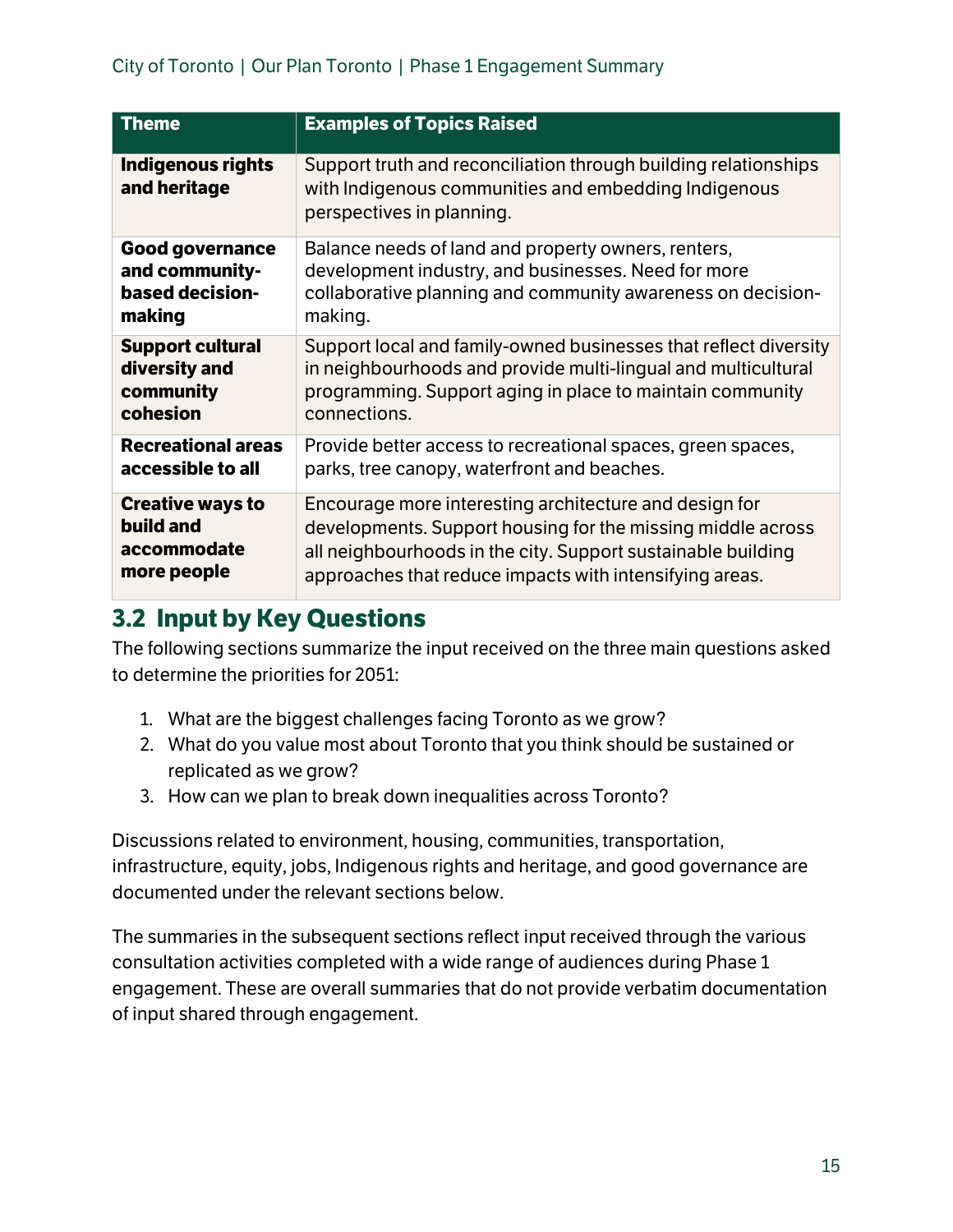# <span id="page-19-0"></span>**3.2.1 What are the biggest challenges facing Toronto as we grow?**

Identifying the key challenges that need to be addressed through the Official Plan review is key to understanding both immediate as well as long-term concerns that could be addressed through Official Plan policies. Input on this question has been grouped into nine key themes with associated summary bullets of the input received.

## **1. Protecting the environment and acting on climate change. Challenges raised included:**

- Resilience to climate change
- Access to the ravine system and natural recreation areas for all
- Growth that conflicts with environmentally protected or sensitive areas
- Heat Island effect from increased urbanization
- Low-carbon development, need for incentives for green design
- Overdevelopment leading to pollution and contaminant runoff to water bodies and groundwater

#### **2. Access to housing for all, as a right. Challenges raised included:**

- Lack of funding for social housing
- Lack of support for co-op housing
- Reductions in low-density housing
- Evictions and lack of affordable rental housing
- Financialization of housing gentrification and displacement due to rising cost of living, housing being treated as an investment vehicle
- Human-rights focused approach to housing (e.g. HousingTO)
- Need for more deeply affordable housing in proximity to transit (that Inclusionary Zoning does not cater to)

#### **3. Communities designed for all residents to thrive. Challenges raised included:**

- Planning for an aging population and for young families, together
- Need for community facilities to support development, including access to reliable internet and communications technologies
- Access to parks and recreational areas to support a range of activities
- Managing noise from construction and traffic
- Community connections and cohesion
- Equitable access to amenities across neighbourhoods (banking, social services, etc.)
- Isolation of vulnerable populations in particular pockets of the city
- Loss of heritage properties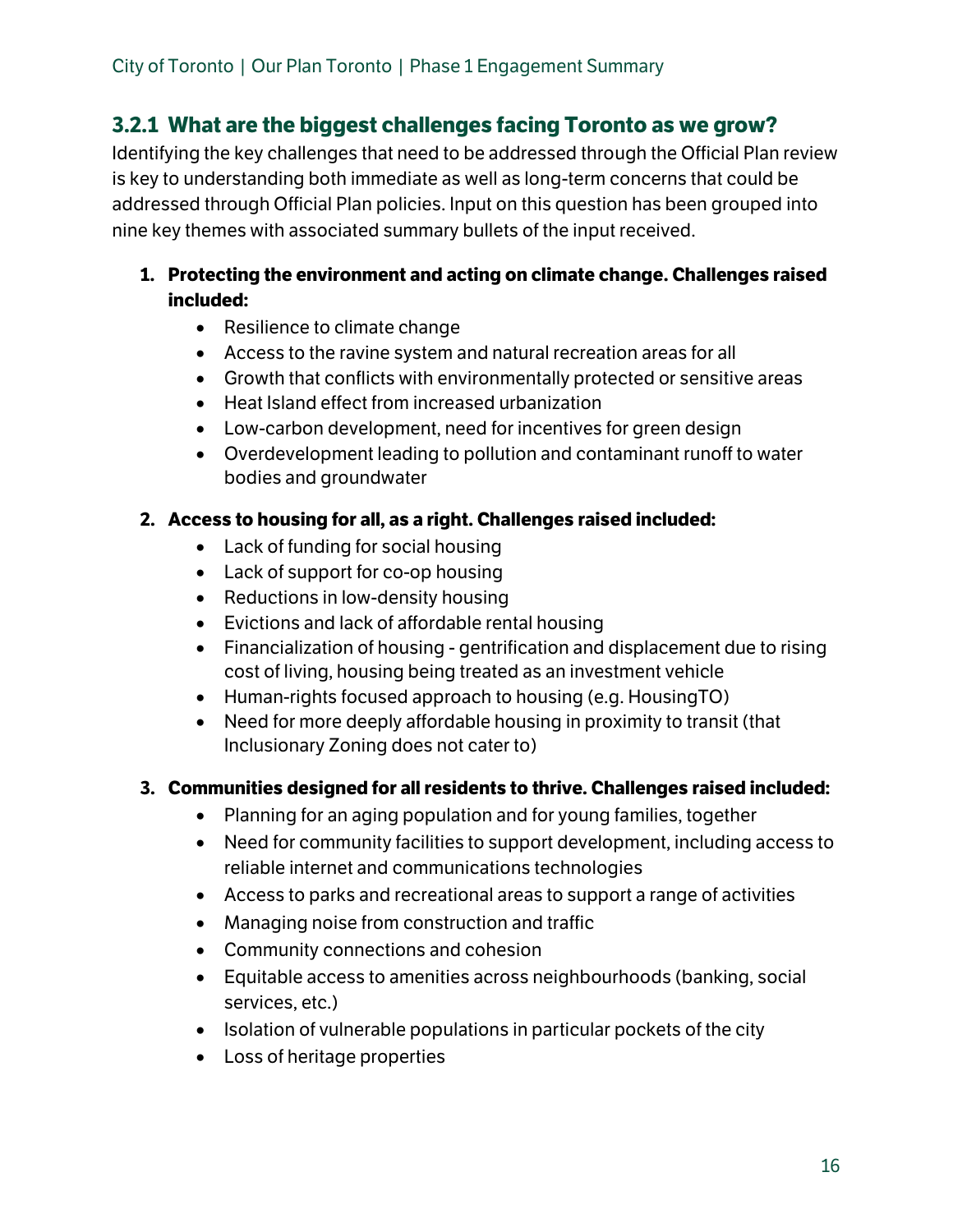- Hyper-intensification and density that is out of sync with local planning and exceeds transit capacity to support mobility of new residents
- Growth that is inclusive of vulnerable populations
- Safety in neighbourhoods, particularly for women, BIPOC residents, and youth
- Planning for mixed income neighbourhoods and reduced economic disparity across the city
- Spaces and opportunities for youth development and recreation
- Planning for a non-policing oriented mental health response
- Accessibility in design of housing and communities
- Social services support for newcomers to Toronto
- Comprehensive supports for people in need of shelters, mental health and addiction services, family supports and childcare, etc.
- Access to affordable and nutritious food
- Addressing the increase in food deserts across the city

## **4. Mobility and access to comfortable, reliable, safe and efficient transportation. Challenges raised included:**

- Access and safety for pedestrians and cyclists 'pedestrian bill of rights'
- Accessibility for people with disabilities
- Access to transit
- Equitable connectivity to key employment centers

#### **5. Infrastructure to support growth. Challenges raised included:**

- Funding to support expansion and design of infrastructure
- Waste collection and water servicing
- Overcapacity transit system

## **6. Equity and eliminating systemic discrimination in planning and decisionmaking. Challenges raised included:**

- Systemic racism and over-policing, including on transit (enforcement)
- Lack of accountability to communities on equity considerations in planning
- Response to encampments evictions of unhoused residents from parks/public areas
- Access to transit in both outer and inner suburbs
- **7. Job growth and access to a range of employment opportunities across the city. Challenges raised included:**
	- Systemic barriers to employment opportunities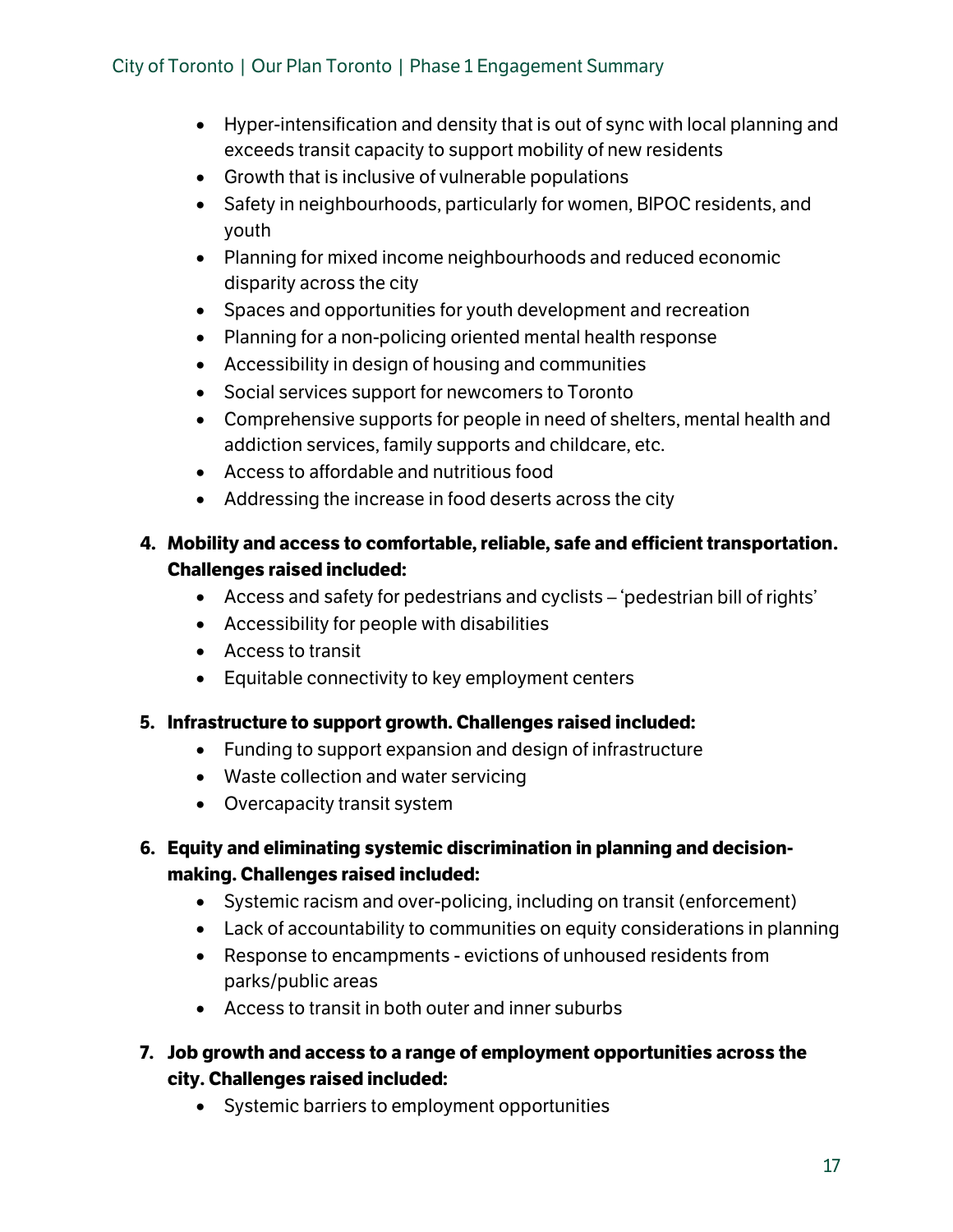- Supporting small and medium sized businesses
- **8. Indigenous rights and perspectives. Challenges raised included:**
	- Preserving and embedding Indigenous perspectives and heritage in planning
	- Building relationships with Indigenous communities, centering truth and reconciliation

## **9. Good governance and community-based decision-making. Challenges raised included:**

- Inconsistencies with implementation of policies
- High emphasis of land and property owner rights vs. other residents
- Politicization of housing policy and access
- Cost of development (municipal fees) and speed of approval processes
- Need for more community awareness on decision-making and planning processes
- Need for more collaborative planning with communities
- Prescriptiveness of existing policies around development design

# <span id="page-21-0"></span>**3.2.2 What do you value most about Toronto that you think should be sustained or replicated as we grow?**

In identifying what needs to be reviewed and changed for the City's Official Plan, conversations in Phase 1 explored what residents feel is working in their neighbourhoods, communities, and across the city, that should be maintained and could be expanded to other areas as we plan for the next 30 years of growth. Input on this question has been grouped into five key themes with associated summary bullets of the input received.

## **1. Communities designed for all residents to thrive**

- Spread of small-scale retail and commercial in neighbourhoods across the city, to support local business
- Active main streets e.g. Danforth, Bloor
- Libraries and community centers across the city
- Walkable, mixed use neighbourhoods
- Ability to embrace change and plan for the future
- Vibrancy of commercial and retail streets into the evenings 'nightlife'
- Higher density near transit to support walkability
- Child and family friendly community design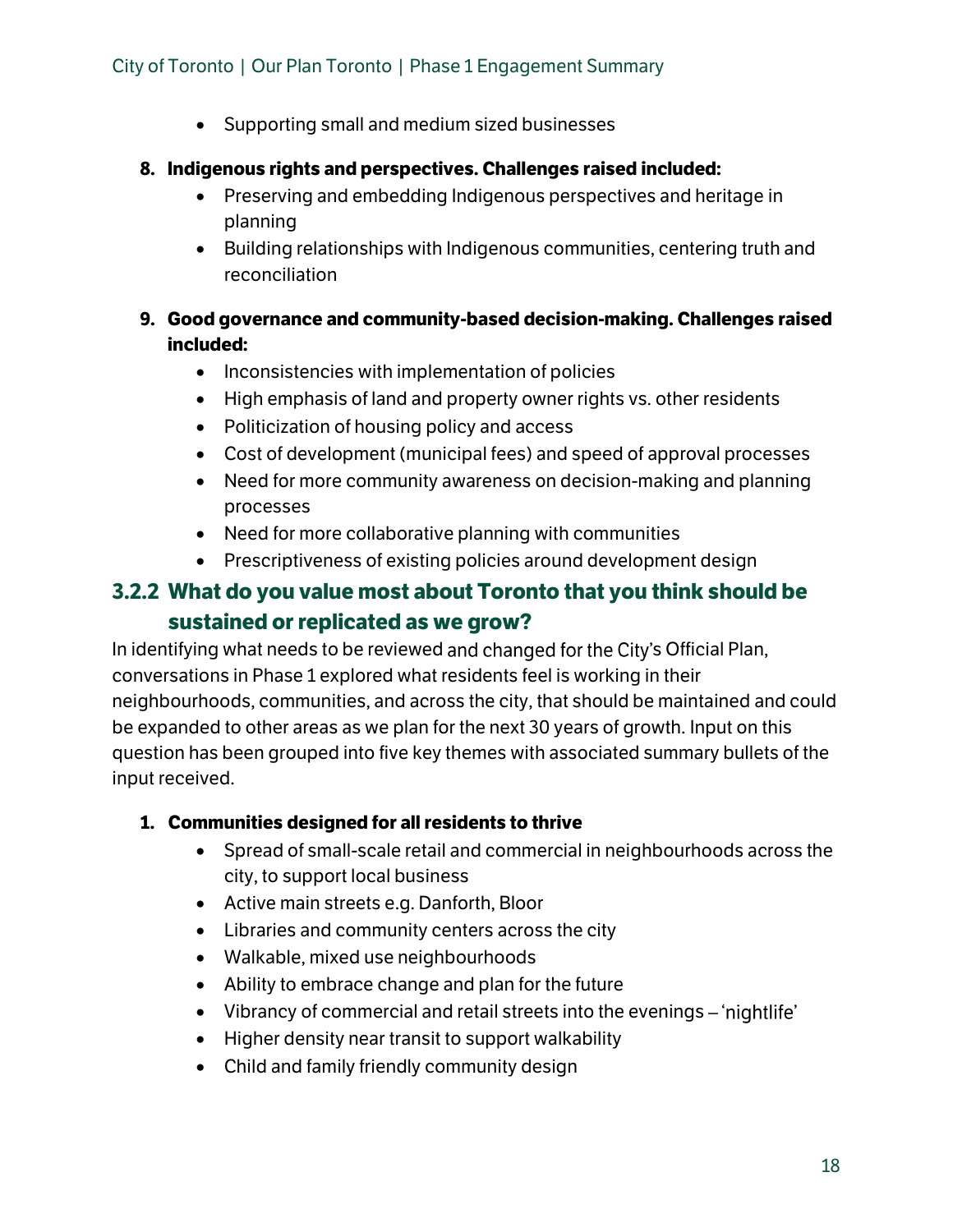#### **2. Mobility and access to comfortable, reliable, safe and efficient transportation**

- Widen the access to transit that exists in some neighbourhoods to be citywide
- Cycling improvements downtown need to be replicated throughout the city

#### **3. Cultural diversity and supporting community cohesion**

- Local and family-owned businesses that reflect diversity in neighbourhoods
- Multi-lingual and multicultural programming
- Keeping history alive
- Support arts and culture in communities

#### **4. Recreational areas accessible to all**

- Recreational and green areas
- Accessible beaches
- Expanded tree canopy and parks
- Waterfront access and spaces for rest

#### **5. Creative ways to build and accommodate more people**

- Laneway suites and ways to add more housing across the city
- Adding to Toronto's unique city skyline with more interesting architecture and flexibility in design

# <span id="page-22-0"></span>**3.2.3 How can we plan to break down inequalities across Toronto?**

A central objective of the Our Plan Toronto process is to address inequalities and identify meaningful and impactful ways to establish more equitable communities with access to resources and opportunities across the city. The Community Leaders Circle contributions to this initial discussion are presented here. Input on this question has been grouped into five key themes with associated summary bullets of the input received.

## **1. Communities designed for all residents to thrive**

- Establish incentives for businesses and services to locate in communities that are disconnected from retail and commercial areas
- Apply a data-based analysis to identify community needs and plan accordingly
- Identify communities and neighbourhoods that are not currently benefitting from policies in the Official Plan and remove discriminatory policies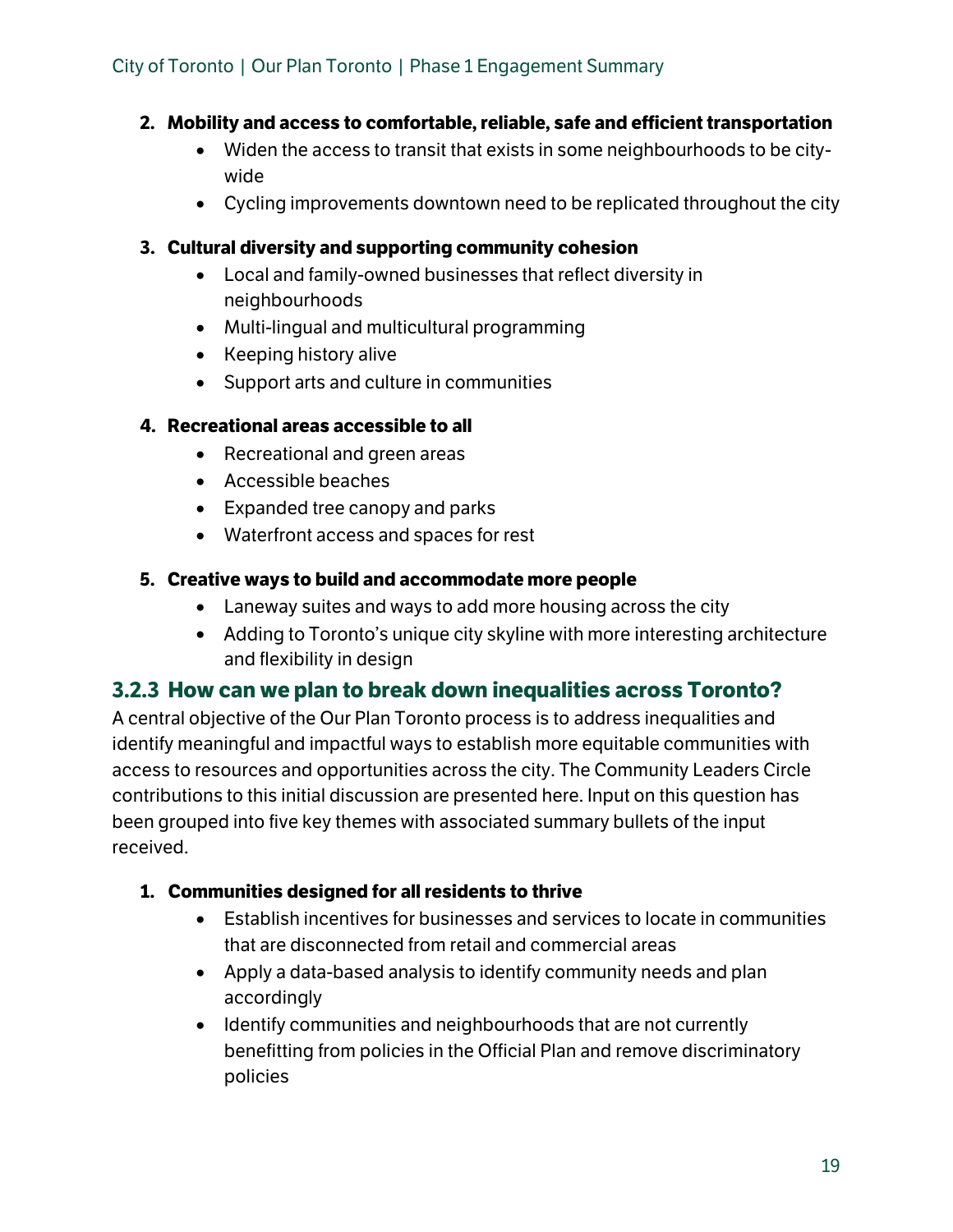- More mixed use and planning for Inclusionary Zoning policies to expand to every neighbourhoods
- Apply Community Benefits agreements to the most needed services in communities
- Addressing the social determinants of health through planning

#### **2. Access to housing for all, as a right**

- Support increase in rental housing stock, including for larger families
- Eliminate barriers to affordable housing development
- Establish requirements around amount of housing across the spectrum in neighbourhoods, manage opposition through early planning
- Support the creation of neighbourhood land trusts that preserve land for affordable housing

## **3. Job growth and access to a range of employment opportunities across the city**

- Plan for economic growth in communities with higher unemployment, locating of major job creators in these areas
- Need for greater employment diversity to support middle income growth
- Support housing and residential growth in proximity to major commercial, business, and industrial areas

## **4. Mobility and access to comfortable, reliable, safe and efficient transportation**

- Prioritize implementation of cycling connections in neighbourhoods that are disconnected and where the need is greatest, replicating and expanding on existing networks
- Improve transit access and reliability throughout the suburbs

# **5. Equity and eliminating systemic discrimination in planning and decisionmaking**

- Center the City's Confronting Anti-Black Racism Plan in the context of planning for growth
- Center community voices in planning and establish planning principles around community-based planning, with a focus on diversity of views and lived experiences